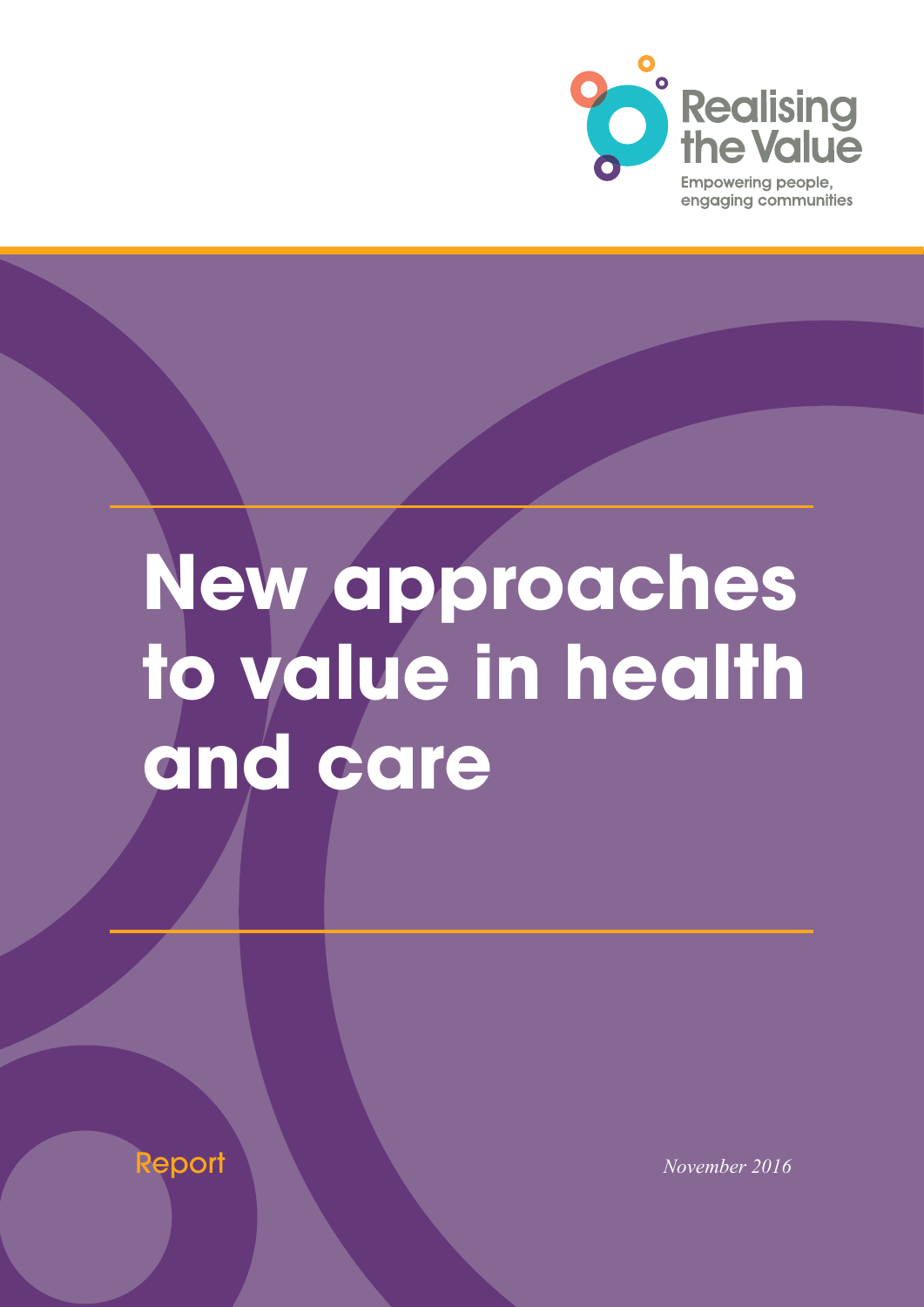

## About this report

This report was written as part of the Realising the Value programme. It was written by Don Redding, National Voices.

The report makes a series of calls to action to ensure that the approach to understanding, capturing, measuring and assessing value in health and care takes full account of value, as it is experienced and created by people and communities.

It is written for decision- and policy-makers, as well as practitioners and professionals seeking to add value to people's lives and mobilise the value that people and communities themselves can create for health and wellbeing.

It is licensed under a Creative Commons Attribution NonCommercial-ShareAlike 4.0 International License.

We hope you find it useful.

## Acknowledgements

The author is grateful to many people whose views on value we have heard during this programme, and in particular those who gave feedback on our initial discussion paper.

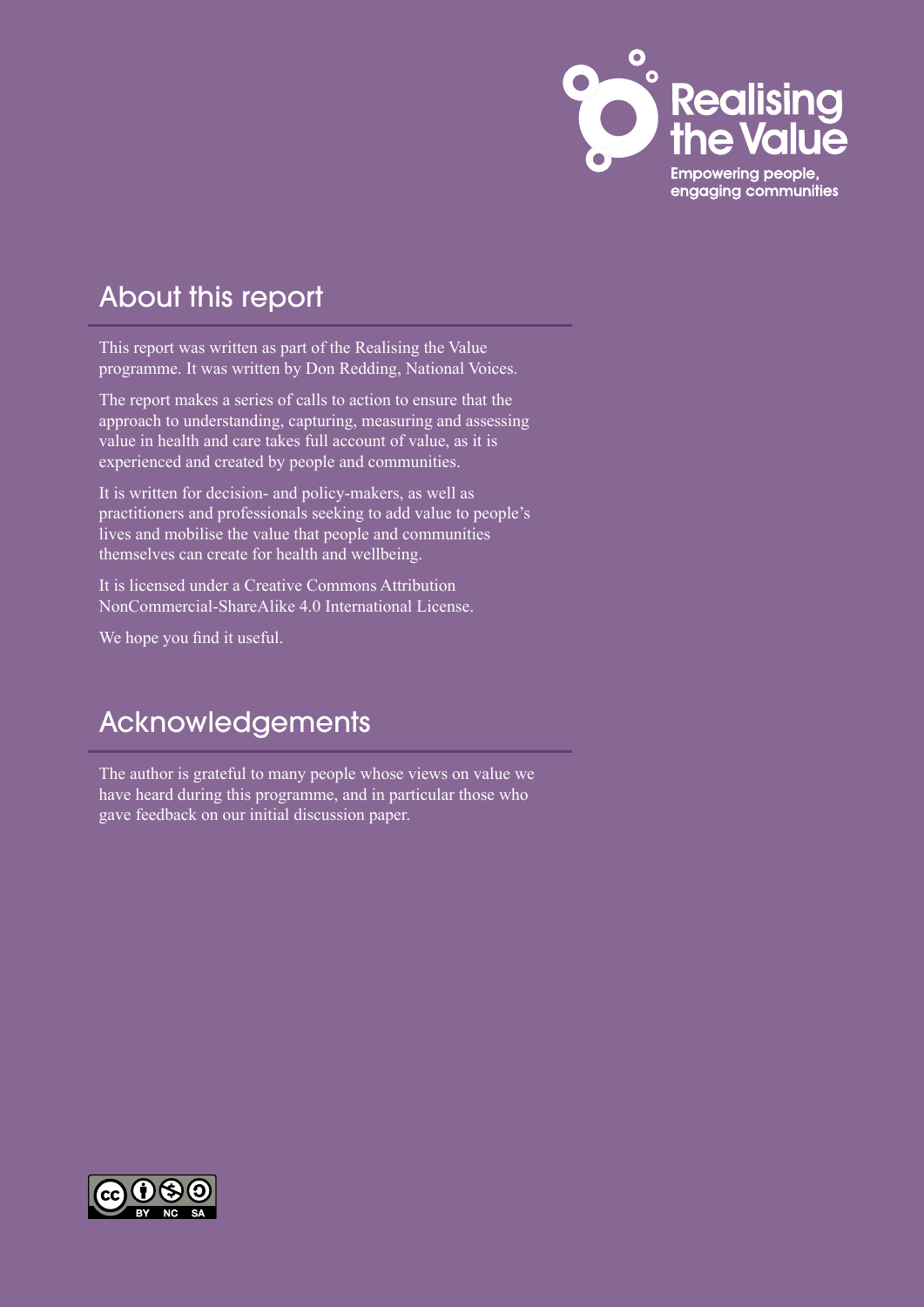

## **Contents**

| 4  |
|----|
|    |
| 6  |
| 8  |
| 10 |
|    |
| 11 |
| 13 |
| 14 |
|    |
| 16 |
|    |
| 19 |
| 20 |
|    |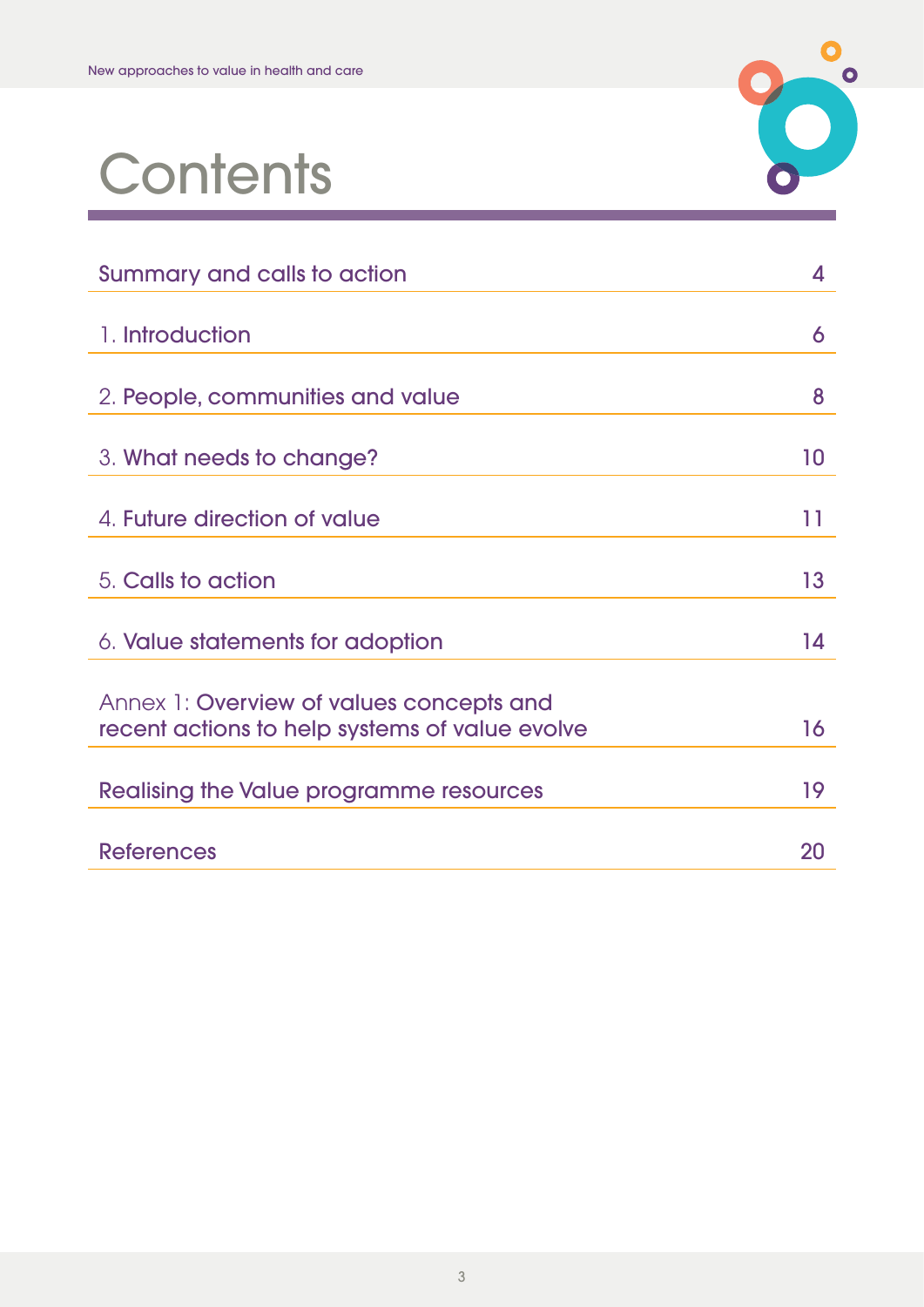## <span id="page-3-0"></span>Summary and calls to action

Why do we need new approaches to value in health and care?

The NHS has set new directions for itself. Its 'new care models', with new purposes (population health), new ways of working with communities and new cultures of care (engagement and empowerment) need new frameworks and measures for the value they are seeking to achieve.

This means starting now to develop better measures that will be capable, in three to five years' time, of capturing whether integrated local systems are maximising the value created by people and communities, and securing the outcomes that matter most to them.

When people are actively involved in their own health and wellbeing, or support others to stay well, it creates value for them and the health and care system in a number of ways.

**On an individual level:** People make decisions every day that can impact on their longer-term health and wellbeing – for example in relation to exercise, managing stress, taking part in social activities or developing skills to successfully look after a health condition. The Wanless Review suggested that 'for every £[1](#page-19-1)00 spent on encouraging self-care, around £150 worth of benefits can be delivered in return'.<sup>1</sup>

**Caring for others:** Over six million people are involved in informal caring, a quarter of them full time, with the total value estimated at £13[2](#page-19-2)bn a year – greater than the NHS budget.<sup>2</sup> They are the biggest 'workforce' and deliver the bulk of care.

**Volunteering:** Around a quarter of all adults are involved in regular volunteering,<sup>[3](#page-19-3)</sup> with the Office for National Statistics (ONS) estimating formal volunteering to be worth almost £24bn per year.<sup>4</sup>

Only a portion of this activity is directly related to health or care, but much of it supports individual and community wellbeing.

The majority of this value, however, goes unrecognised by formal systems. The Realising the Value programme therefore set out to explore what 'value' means for people and communities, and how this can be understood most appropriately by the NHS.

This paper builds on a discussion paper published in 2015 and subsequent engagament undertaken as part of the Realising the Value programme. It makes a series of calls to action to ensure that the approach to understanding, capturing, measuring and assessing value in health and care takes full account of value, as it is experienced and created by people and communities. The calls to action include:

- building a consensus on replacing the National Outcomes Frameworks with a simplified crosssystem framework
- basing core national outcomes on the health and wellbeing outcomes that are most important to people and communities
- prioritising support for commissioners to build skills, knowledge and confidence to commission for the outcomes that people and communities value
- ensuring widespread use of the Public Services (Social Value) Act 2012<sup>5</sup> in health commissioning.

These calls to action will enable a shift to a future articulation of value that is aligned across health and social care and community organisations.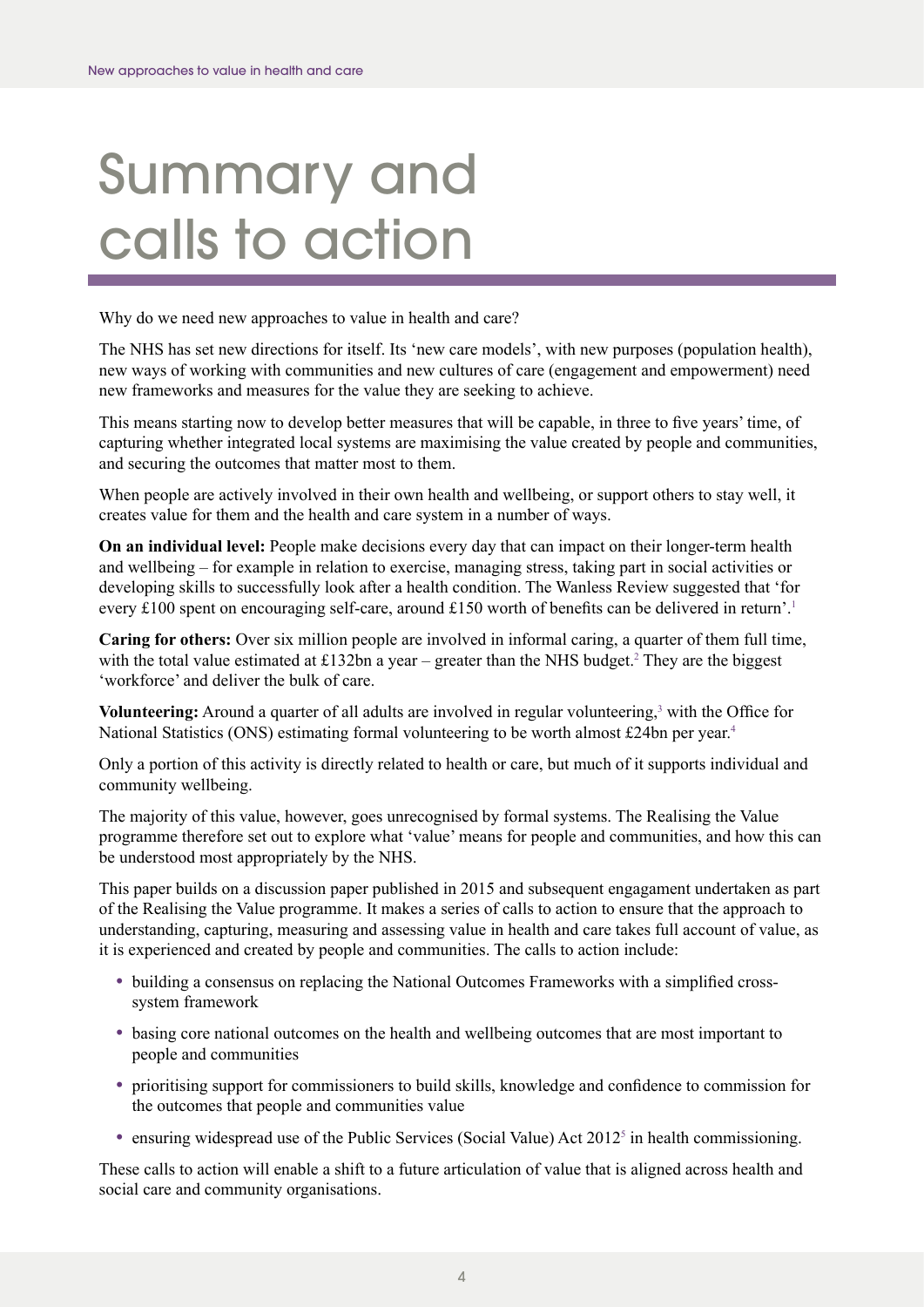The report also proposes a set of **value statements** and accompanying pledges. These could be adopted immediately by local areas or New Care Model programme vanguard sites, seeking to add value to people's lives and mobilise the value that people and communities themselves can create for health and wellbeing.

**We value** the creation of health and wellbeing

**We value** people feeling supported, in control, socially connected and independent

**We value** the outcomes that are most important to people and their communities

**We value** people's contributions (their strengths, time, effort, and skills)

**We value** sustainable outcomes over time, achieved through working together, as services and in partnership with people

**We value** equity, and the gains to be made by targeting and tailoring our approaches to people with greater need for our partnership.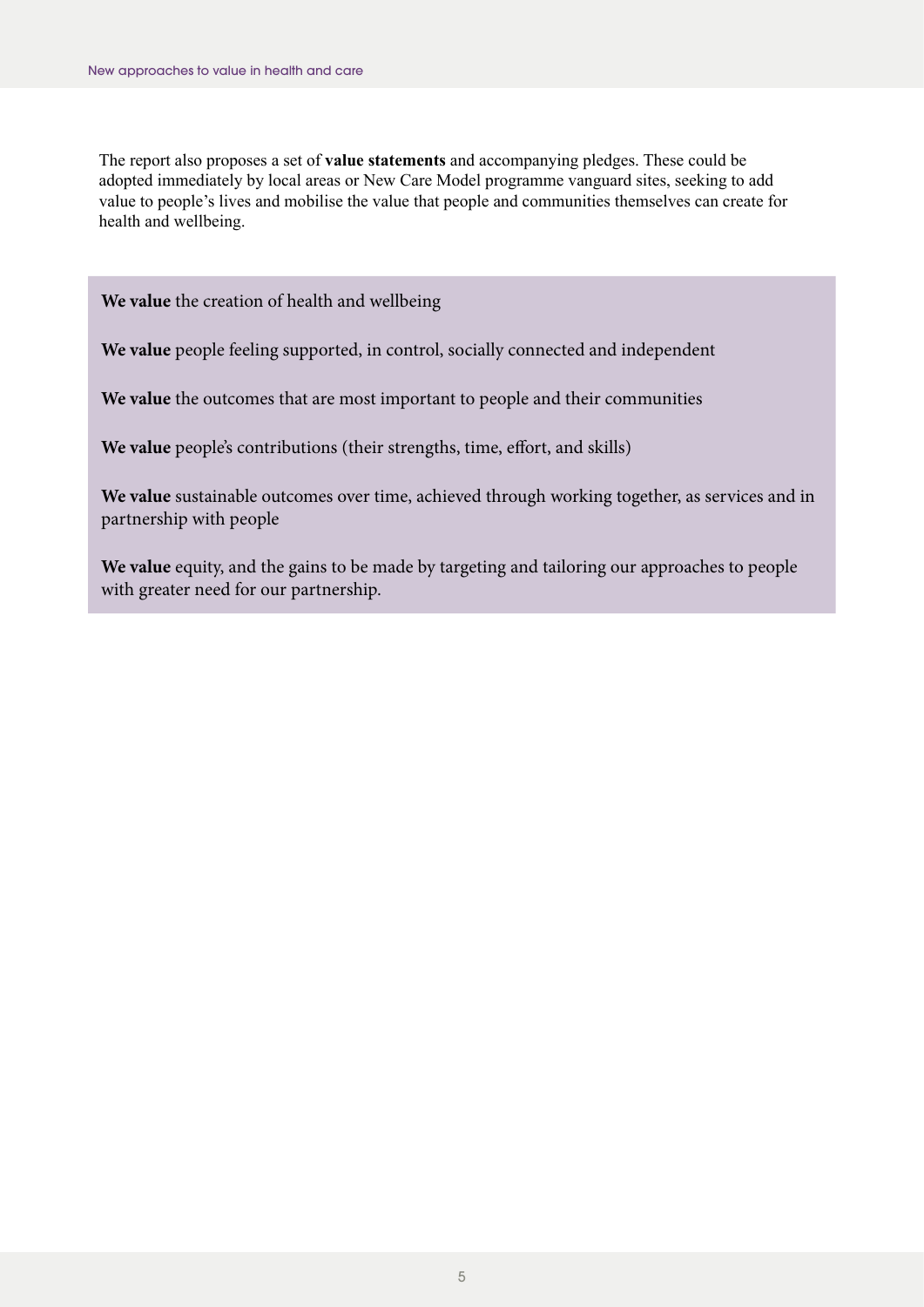## <span id="page-5-0"></span>1. Introduction

### Why a review of 'value' was required

The NHS Five Year Forward View proposed that the NHS would need new relationships with people and communities that mobilise their energies in order to create better health and wellbeing.<sup>6</sup>

The NHS is now piloting 'new models of care', oriented towards population health and wellbeing, based on engaging with 'activated' individuals and communities.\* The ambition is that these will spread to half the population of England by 2021.<sup>[7](#page-19-7)</sup>

At the same time, all local areas are expected to make progress in delivering 'integrated' care, bringing services together around the needs of people.

This raises fundamental questions about the nature of the value to individuals and society the NHS and other services should seek to achieve. These questions include:

- What is the value contributed by individuals actively engaged in managing their health, and by communities that participate in supporting and promoting health and wellbeing?
- What additional value can the NHS secure by involving people and communities in new cultures of care?
- Are these types of value understood? How can they be 'captured' in value frameworks and measurement?

In order to explore these questions, the Realising the Value programme set out to develop 'a new articulation of value' that is appropriate for the future direction of the NHS.

## Thinking about co-production

An individual who actively takes care of his or her own health is 'producing' health. Where they interact with the formal health service, making decisions together with professionals, they are 'co-producing health'.<sup>[8](#page-19-8)</sup>

Likewise, community activity that supports people's wellbeing helps to produce health; and where the formal and informal sectors cooperate in this, they are 'co-producing health'.[9](#page-19-9)

For example, a person with a long-term condition or at risk of mental illness who looks after their diet, takes regular exercise, monitors symptoms, and seeks support and advice to build their knowledge, creates value in a number of dimensions.

For the individual, the most important of these are their personal health and wellbeing, and quality of life. But by keeping well, they may also be staying in work (creating positive economic value, and also avoiding welfare costs); continuing to care for others; and making the most appropriate use of health and care resources (including avoiding unnecessary urgent and emergency care).

The majority of this value goes unrecognised by formal systems. The NHS mainly counts what it spends on people who present with illness. It judges outcomes mainly at the level of the results of specific treatments in single episodes of illness and/or in single service settings.

Patient activation' describes the knowledge, skills and confidence a person has in managing their own health and care. For further informaton see:<www.england.nhs.uk/ourwork/patient-participation/self-care/patient-activation/pa>-faqs/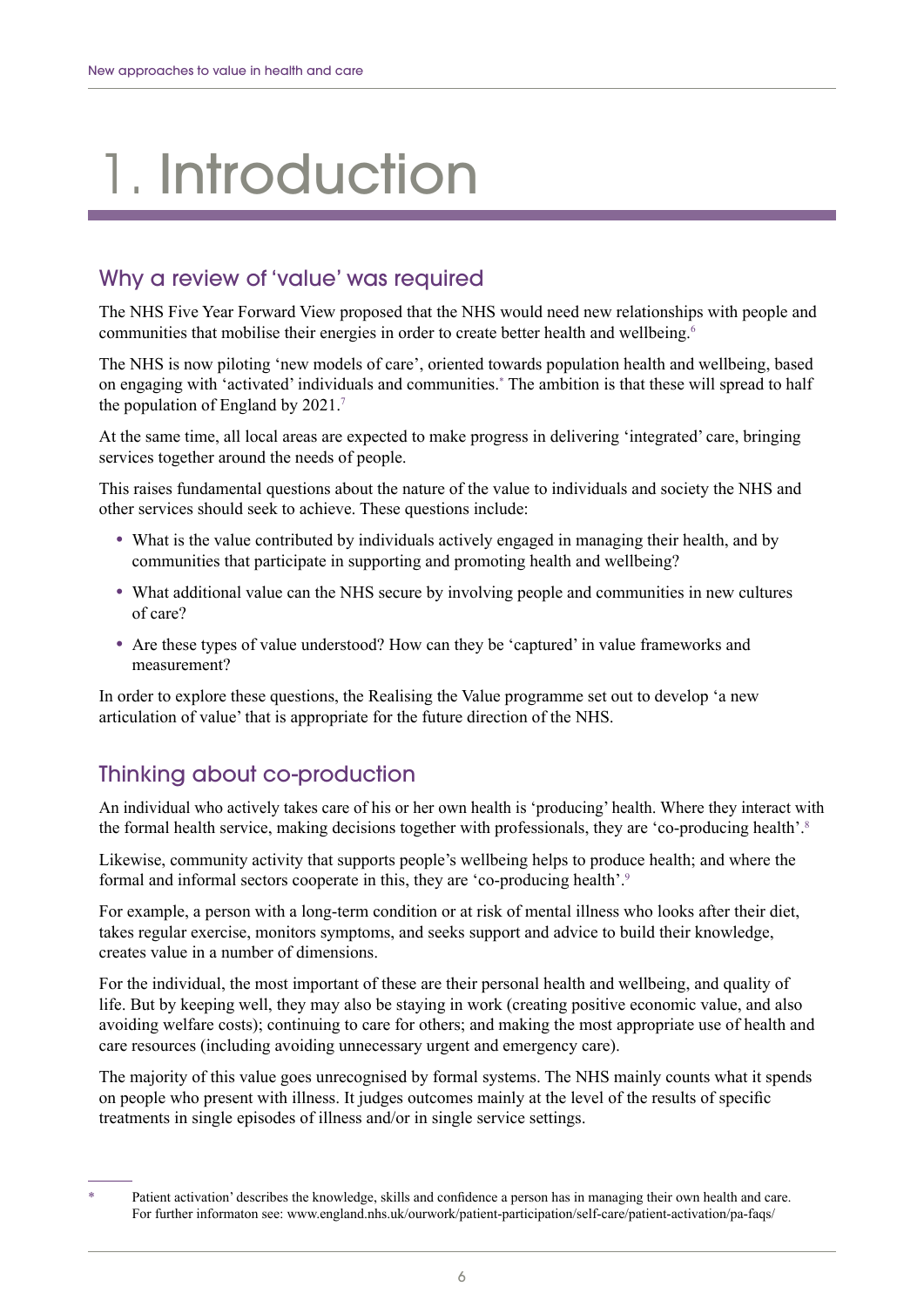In adult social care things have developed differently. Co-production is better understood and more commonly used as a principle for commissioning and service delivery[.10](#page-19-10)

As the 'personalisation' agenda has evolved over at least the last decade, the emphasis has moved away from counting the statutory sector's activity and inputs, and onto securing quality of life outcomes such as independence and control.<sup>[11](#page-19-11)</sup>

As health care, social care and other services join together in integrated local systems with a common purpose around population wellbeing, a common cross-system understanding and measurement of the dimensions of value will increasingly be required. System leaders across health and social care have recognised this in their 'shared commitment' to engaging and empowering communities.\*

### How the Realising the Value programme has reviewed concepts of value in health and care

There is a substantial literature and evidence base that examines the effectiveness of interventions to engage people in their health and health care.<sup>[12](#page-19-12)</sup> There is more limited, but promising evidence on the value of community-based interventions.<sup>13</sup>

The Realising the Value programme has carried out a comprehensive evidence review<sup>12</sup> and selected a small number of approaches to study further, using the knowledge and data from local partner sites that are successfully delivering them.

We have used the best available evidence to produce economic modelling tools for commissioners seeking to establish these approaches., to enable commissioners to consider establishing them.<sup>14</sup> We have also looked at the most effective ways to support local populations to make and sustain changes in their health-related behaviours.<sup>15</sup> We have used the insights from this set of evidence and tools to develop a conversation about overall concepts of value.

We published a discussion paper in September 2015<sup>[16](#page-19-16)</sup> that reviewed various systems of value and their relevance to the NHS Five Year Forward View. You can find a summary of that discussion in Annex 1. The discussion paper set out initial proposals for changing value and outcomes frameworks, and we have received continuing feedback on these, ranging from formal submissions to social media reactions.<sup>[17](#page-19-17)</sup> We have discussed and debated these concepts with many types of stakeholders – not least with our five local partner sites who are directly involved in co-producing value with people and communities.†

In this paper, we summarise the ideas that have gained shape over the course of the programme. We make a series of calls to action to ensure that, when the statutory care systems capture and measure value, they take full account of value as it is experienced and created by the people and communities they work with.

See forthcoming publication on engaging and empowering communities from the Think local act personal (TLAP) partnership:<www.thinklocalactpersonal.org.uk>

<sup>†</sup> For details of the Realising the Value programme partner sites and the work that they do, please see *Making the change: Behavioural factors in person- and community-centred approaches for health and wellbeing*.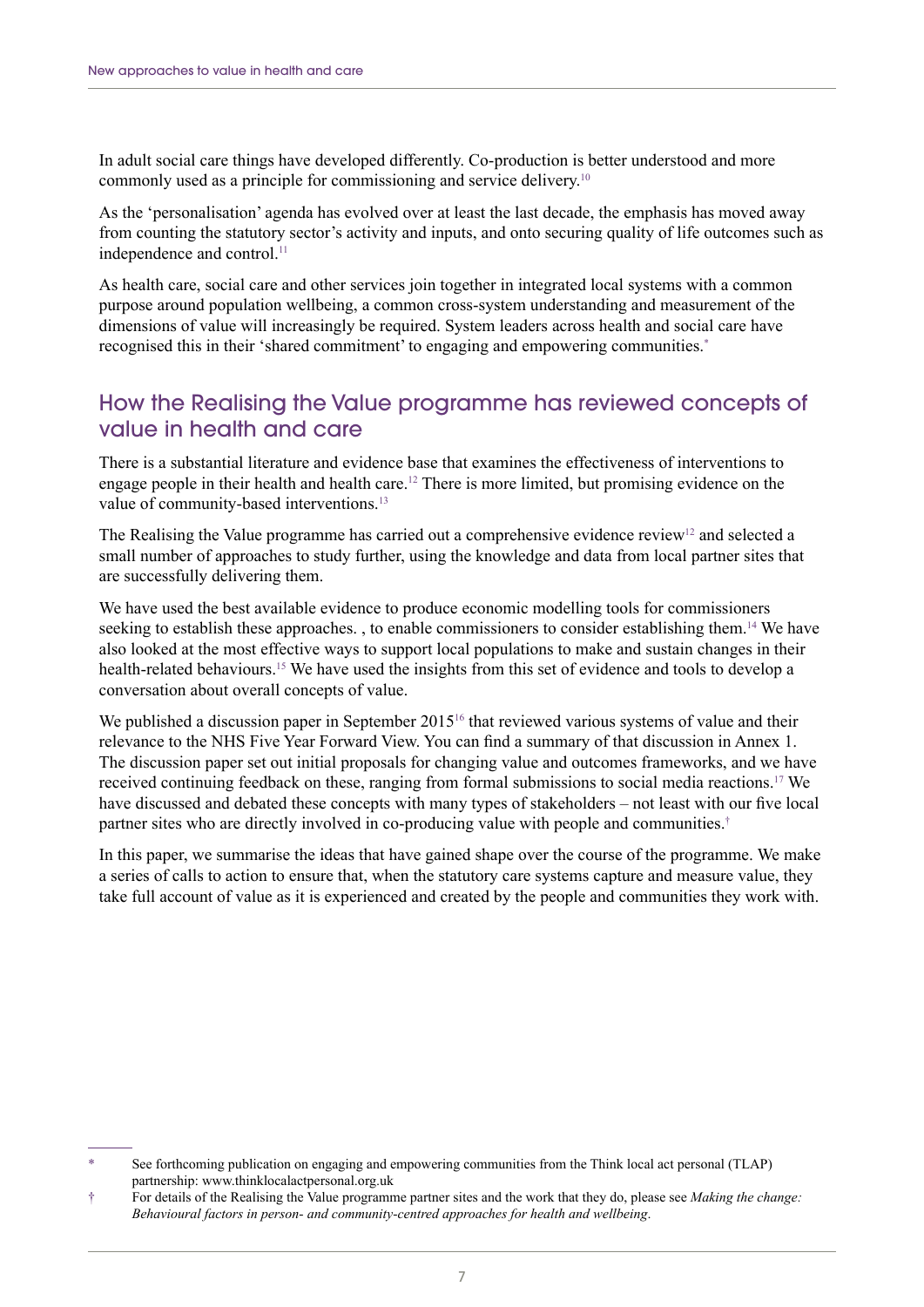## <span id="page-7-0"></span>2. People, communities and value

### How do people create value in health and wellbeing?

This section briefly outlines the types of value that people and communities can generate. Some of these are not yet captured, measured or mobilised by the formal health system.

As individuals, people make frequent decisions about their health and how to manage it. These decisions are not made in a vacuum, but are instead made in the context of managing their lives and the impact that health conditions have on them.

These decisions may relate to one or more factor, including:

- exercise
- diet
- managing stress, anxiety and the risk of depression
- taking part in social, cultural and physical activities
- learning about their health conditions and developing skills and strategies to manage them successfully
- adhering to medication, treatment and preventive regimes
- deciding how to use health and care services appropriately.

The original Wanless report suggested that 'for every £100 spent on encouraging self-care, around £150 worth of benefits can be delivered in return'.<sup>[1](#page-19-1)</sup>

Individuals also care for others. Over six million people are involved in informal caring, a quarter of them full time, with the total value estimated at £13[2](#page-19-2)bn a year  $-$  greater than the NHS budget.<sup>2</sup> They are the biggest 'workforce' and deliver the bulk of care.

And people volunteer. Collectively, people come together to provide community support and activities either formally or informally (the vast majority of voluntary and community sector organisations are small, local and not formally funded or professionally staffed<sup>19</sup>). Around a quarter of all adults are involved in regular volunteering,<sup>[3](#page-19-3)</sup> with the ONS estimating formal volunteering in England is worth almost £2[4](#page-19-4)bn per year.<sup>4</sup>

The formal voluntary sector consists of almost 163,000 organisations, with assets of over £100bn, a workforce of 827,000, and a 'gross value added' contribution to the economy of over £12bn a year (equivalent to the agricultural sector).[4](#page-19-4)

Only a portion of this activity is directly related to health or care, but much of it supports individual and community wellbeing.

Among it, some relatively well-defined person- and community-centred approaches have emerged and been studied. Many of these approaches are described, for example, in a previous report from the Realising the Value programme, *At the heart of health*, [12](#page-19-12) and in NICE Guideline 44 on community engagement.[20](#page-19-19) They include peer support, health coaching, self-management education, group-based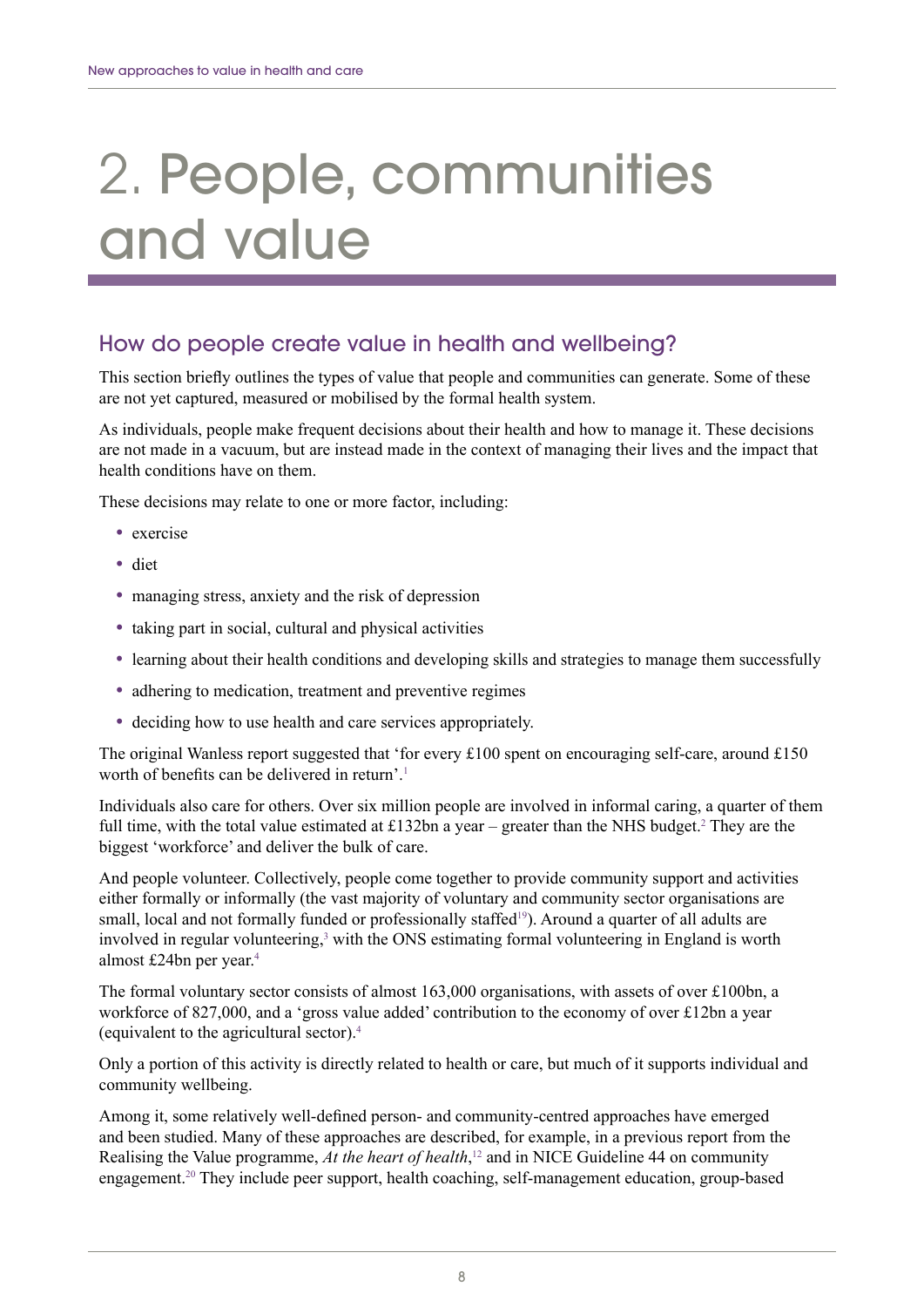activities such as arts and exercise, and asset-based approaches that help people and communities to develop their strengths and resilience. We note that there is a wide range of such approaches, and that often they overlap and reinforce each other to support people's health and wellbeing.

'Multiplier' effects are a strong feature of the value that is generated. For instance, volunteering can promote the wellbeing of the volunteer, as well as those they volunteer to help; a supported carer is better able to provide good care; community activity can improve the environment for the whole community, as well as benefitting those who are engaged.

### What do people value?

In addition to how people create value in health and wellbeing, a second key question is what matters most to people and communities. What are the kinds of outcomes and impacts that people want from working with formal health and care services – and how can they influence the system?

A good experience of care has been recognised as one of these outcomes,<sup>21</sup> but on its own is more of a service process measure than an outcome. In practice, people do not think purely in terms of their health or their interactions with services, but about their quality of life (and death): they are concerned about the impact their health, and their care, has on their ability to live a good life.<sup>22</sup>

These outcomes are often described in terms that are much more familiar in adult social care (where the legal duty now formalised in the Care Act 2014 is not to provide services, but to promote wellbeing in the population). They include:

- being independent
- feeling supported
- being in control of decisions and of support
- feeling connected to others (socially and culturally)
- being able to do the things that are important to them (such as maintaining key activities or caring for others). $11$

Equity is also an important outcome to people: feeling that everyone has an equal chance of access to health and to the things that support it.

Co-production as a principle and method is key to ensuring that the most important outcomes for any publicly funded initiative can be set **with and by** the range of stakeholders involved, pursuing what matters most to them.

Value frameworks – and techniques for evaluation and measurement – that are capable of capturing all of the valued outcomes and impacts are required. These are likely to consist of financial information such as cost–benefit analyses, other forms of quantifiable data, stakeholder experience and person-reported outcomes, and also qualitative information, bound together by narratives that make sense of all the various outcomes as a whole.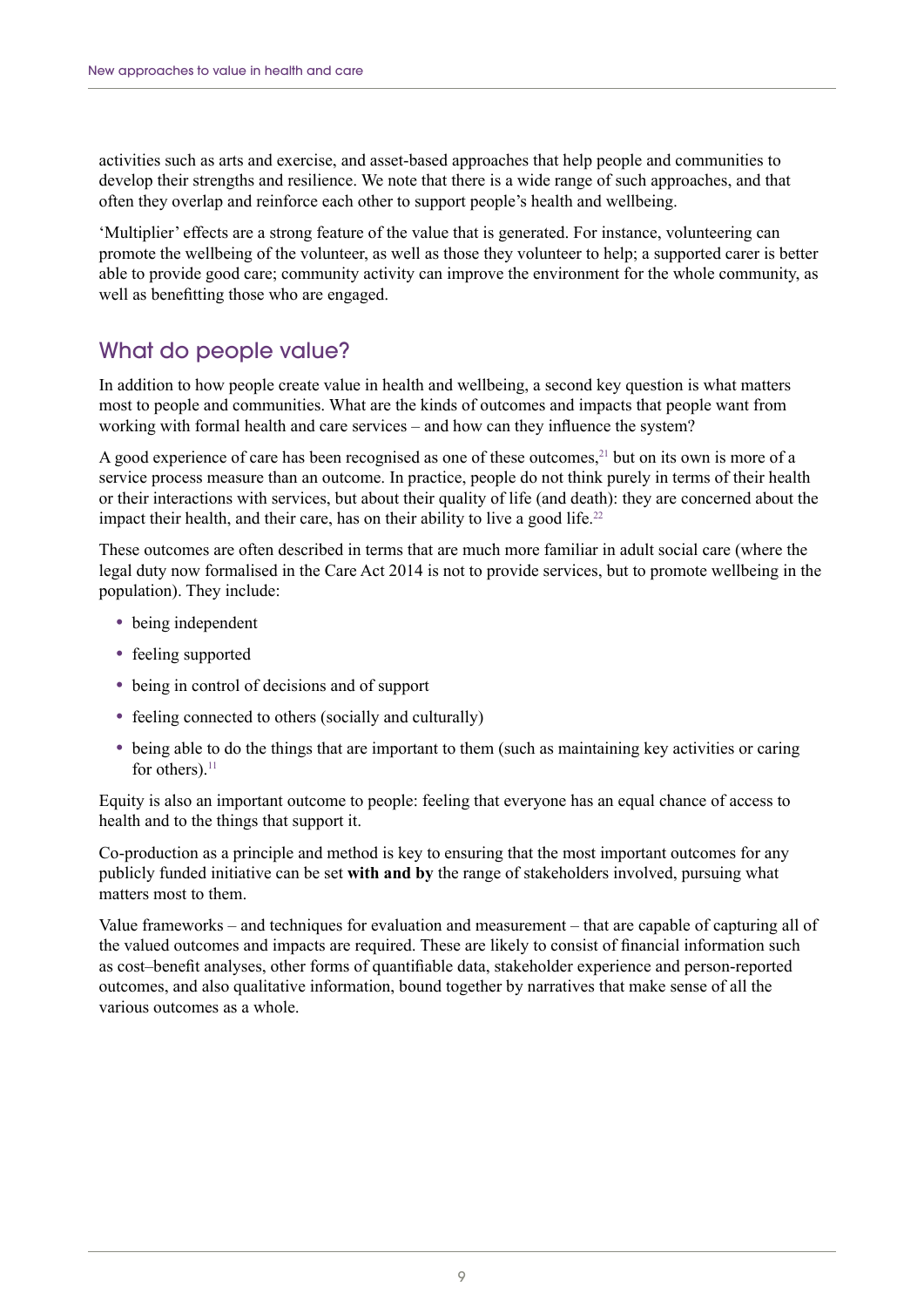## <span id="page-9-0"></span>3. What needs to change?

There is now widespread recognition, including by government, of the limitations of classical accounting for the use of public funds, including the risk of rewarding activity and process, rather than outcomes.<sup>[23](#page-19-22)</sup>

However, the critiques of value in health care, and their alternatives, often remain focused on services rather than being person- or community-centred (see Annex 1).

As a result of our discussions with stakeholders, the Realising the Value programme has proposed that a future articulation of value aligned across health, social care and community organisations will need to broaden its focus in the following ways:

| <b>Value: broadening the focus</b>                                       |                                                                                                                                                              |  |
|--------------------------------------------------------------------------|--------------------------------------------------------------------------------------------------------------------------------------------------------------|--|
| Not only                                                                 | But also                                                                                                                                                     |  |
| Specific clinical outcomes                                               | Wider health and wellbeing impacts                                                                                                                           |  |
| What the system values, e.g. cost and value for<br>money indicators      | What people and their communities value,<br>i.e. the outcomes most important to them                                                                         |  |
| Patient experience, i.e. what direct contact with<br>services feels like | Wellbeing, e.g. quality of life; people feeling<br>supported, in control, socially connected and<br>independent                                              |  |
| Immediate outcomes of a single service, e.g.<br>success of a treatment   | Outcomes over time of all the services and support<br>a person or community may draw upon                                                                    |  |
| Individual outcomes for the person                                       | Equity in health and wellbeing, with greatest value<br>achieved by targeting people and groups with<br>greater need, lower health literacy, least access etc |  |

In Section 6 we offer a set of 'value statements' that integrated local systems could adopt to help make this shift.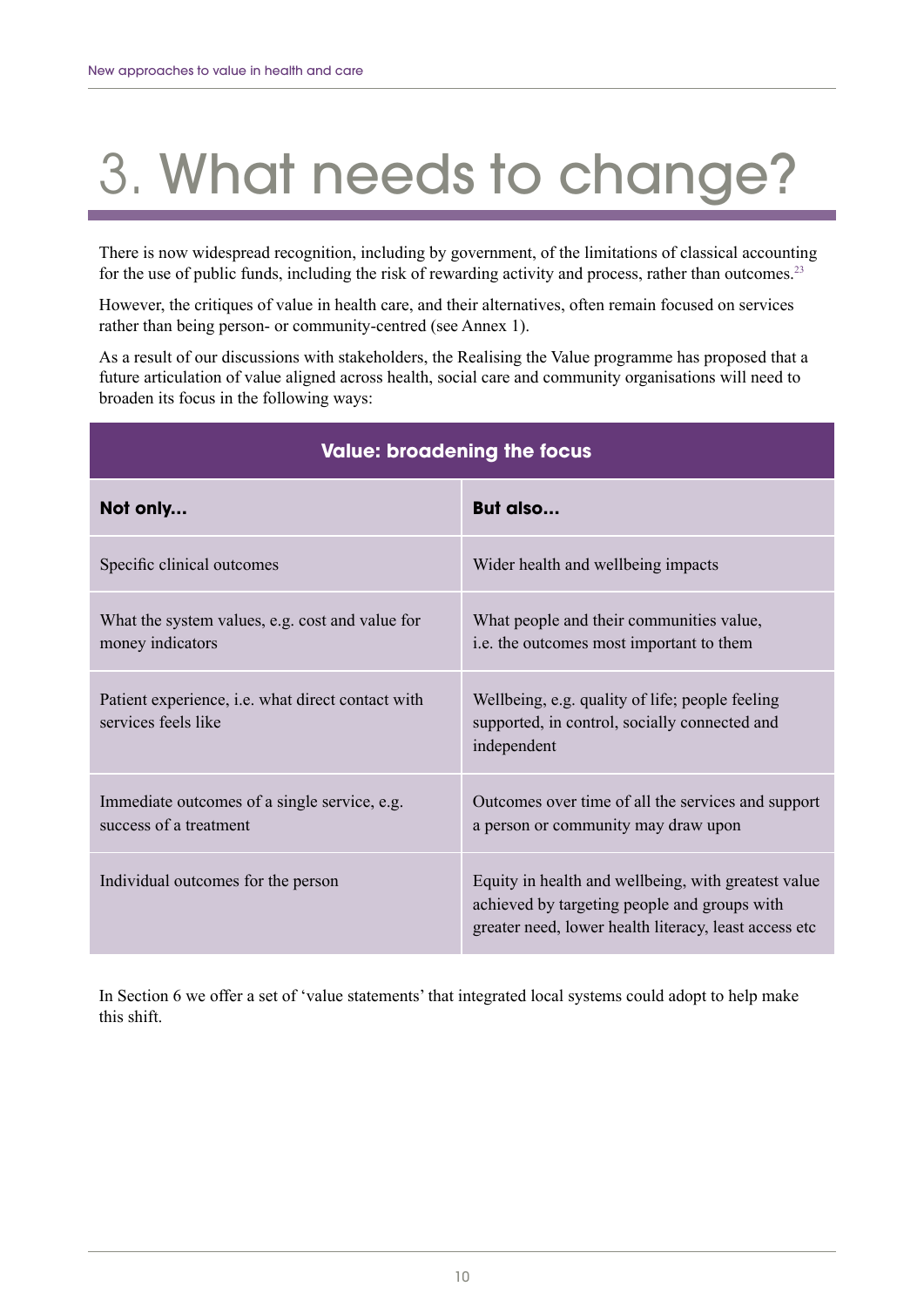## <span id="page-10-0"></span>4. Future direction of value

In this section we look at what is being done to align the articulation of value with the direction established for the NHS in the NHS Five Year Forward View, as well as what more may need to be done.

The NHS Five Year Forward View argues for 'a more engaged relationship with patients, carers and citizens so that we can promote wellbeing and prevent ill-health'.<sup>[6](#page-19-6)</sup> As such, it signals that the future of the NHS lies in making good the Wanless report's proposal that a scenario in which people and communities are 'fully engaged' in health is key to the sustainability of health care.<sup>[1](#page-19-1)</sup>

The NHS is pursuing this as a twin agenda of 'sustainability and transformation'. Transformation means a change of culture – testing 'new models of care' that forge new relationships with people and communities.

These include the Integrated Personal Commissioning programme. The programme puts people in charge of their own budgets for care and support, based on personalised care planning.

The 25 integration pioneer areas, part of the Integrated Care and Support Pioneer programme, have also forged groundbreaking work in pursuing person-centred, coordinated care. The goals for integrated care are set out in a first-person 'narrative' endorsed by all the system-leading bodies, which also revolves around care planning and coordination[.24](#page-19-23)

Integration will be taken further by the Multispecialty Community Provider (MCP) and Primary and Acute Care Systems (PACS) models, two of the five new models of care outlined in the NHS Five Year Forward View. Both of these aim to take a place-based population health approach, based on scaled-up and coordinated primary and community care.

NHS England makes clear that these new models must connect with the voluntary and community sector, and support patient activation and self-care. It states that both models:

*'aim to improve the physical, mental and social health and wellbeing of their local population. They encourage diverse communities to look after themselves by supporting self-care and connecting people to community assets and resources.'[7](#page-19-7) [our emphasis]*

### Support for the new care models to demonstrate a broad approach to value

#### Evaluation metrics

NHS England has established an evaluation framework for new care model vanguards that includes core national metrics, plus locally commissioned evaluations.

For MCPs the metrics include quality of life for people with long-term conditions; patient experience of integrated care; and place of death. As the Patient Activation Measure (PAM) continues to spread, PAM scores may also be used.<sup>25</sup>

#### Engagement principles

The People and Communities Board has co-developed six principles for engaging with people, communities and the voluntary sector for the new care model vanguards to adopt.<sup>26</sup> The Board's publications suggest ways to implement these, and some possible indicators for measuring progress.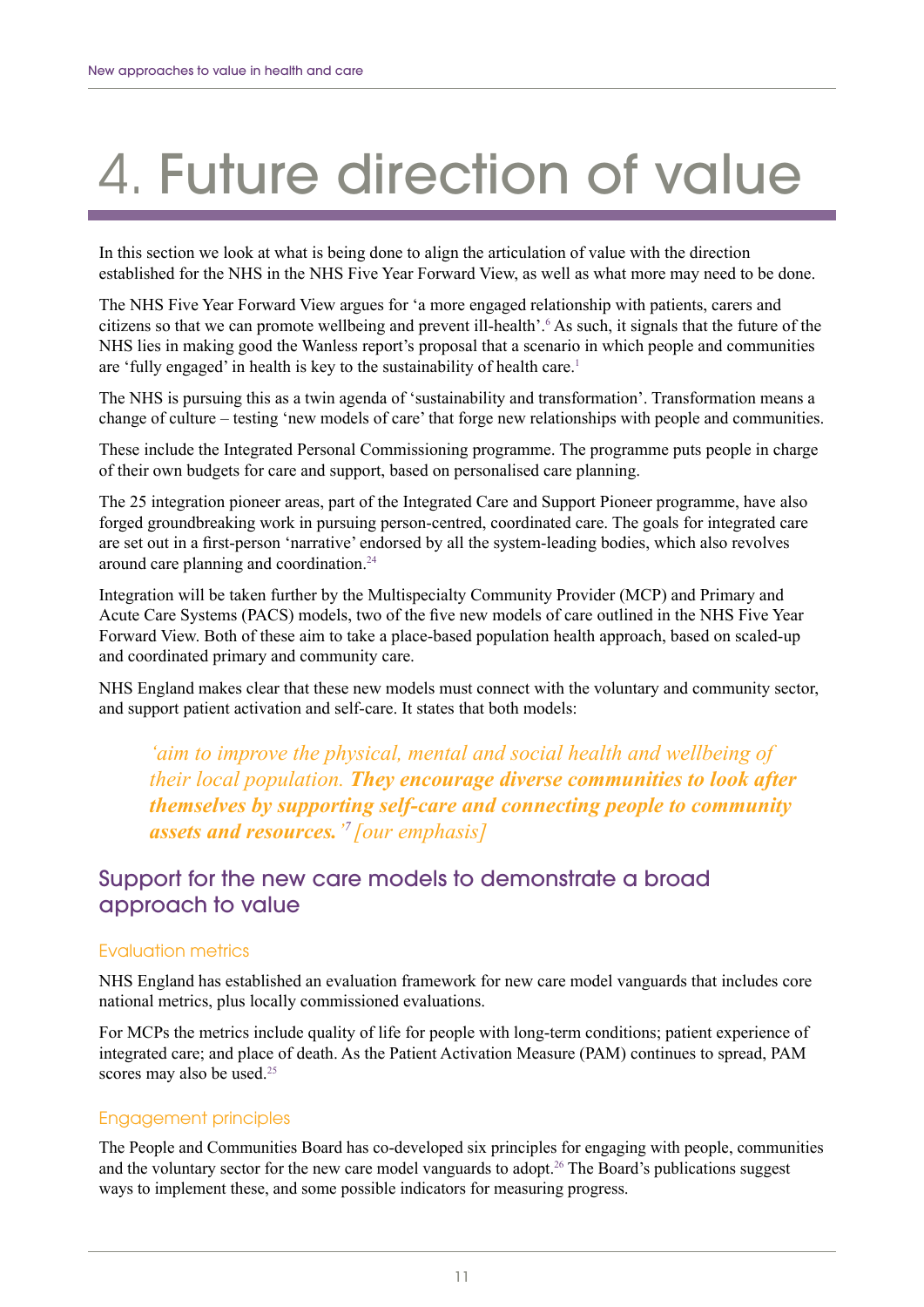#### Programme support

The new Empowering People and Communities team in NHS England will provide development support to new care model vanguards seeking to implement the six principles. The newly established Self Care team will likewise promote and support the implementation of person- and community-centred approaches such as those explored by the Realising the Value programme.

#### System alignment

The National Quality Board (NQB) is leading a project with all the system-leading bodies to agree a single common definition of quality and how to measure it.

### What needs to happen next?

Currently the NHS is in a 'catch-22' with regard to value frameworks and metrics.

There is reluctance nationally and locally to start new data collections while local areas are occupied with creating Sustainability and Transformation Plans, designing and commissioning new care models, and coping with the increasing demand on NHS services. Hence both the new care model vanguard evaluation framework and, elsewhere, work by the NQB on metrics for a common view of quality, are having to default to the best available measures from existing collections.

Yet, logically, new care models with new purposes (population health), new ways of working with their communities and new cultures of care (engagement and empowerment) will require new frameworks and measures for the value they are seeking to achieve.

Payment and other incentives (such as workforce satisfaction and professional reward) must also be directed to supporting the new ways of working with people and communities. This again requires new value and outcomes frameworks against which to pin the incentives.

To move this agenda forward means beginning now to develop better value measures that will be capable, in three to five years' time, of capturing whether local areas are securing the outcomes that matter most to people.

This means agreement among the system-leading bodies on the purpose of a new, single, simplified and cross-system outcomes framework.

The system-leading bodies have already backed this in principle. The action plan accompanying their 'shared commitment' to engaging and empowering communities identifies the need for:

*'a better, shared understanding of what good looks like and how to measure it. This must go beyond blunt proxy measures, such as reduced hospital admissions, and help to articulate the broader benefits to the system and to communities in the medium and longer term in a clear and consistent way.'\**

In the next two sections, we make **calls to action** focused on reviewing and replacing current outcomes frameworks. We then offer a set of **value statements and pledges** that could be adopted by local areas or New Care Model programme vanguard sites now, as a statement of intent.

See forthcoming publication on engaging and empowering communities from the Think local act personal (TLAP) partnership:<www.thinklocalactpersonal.org.uk>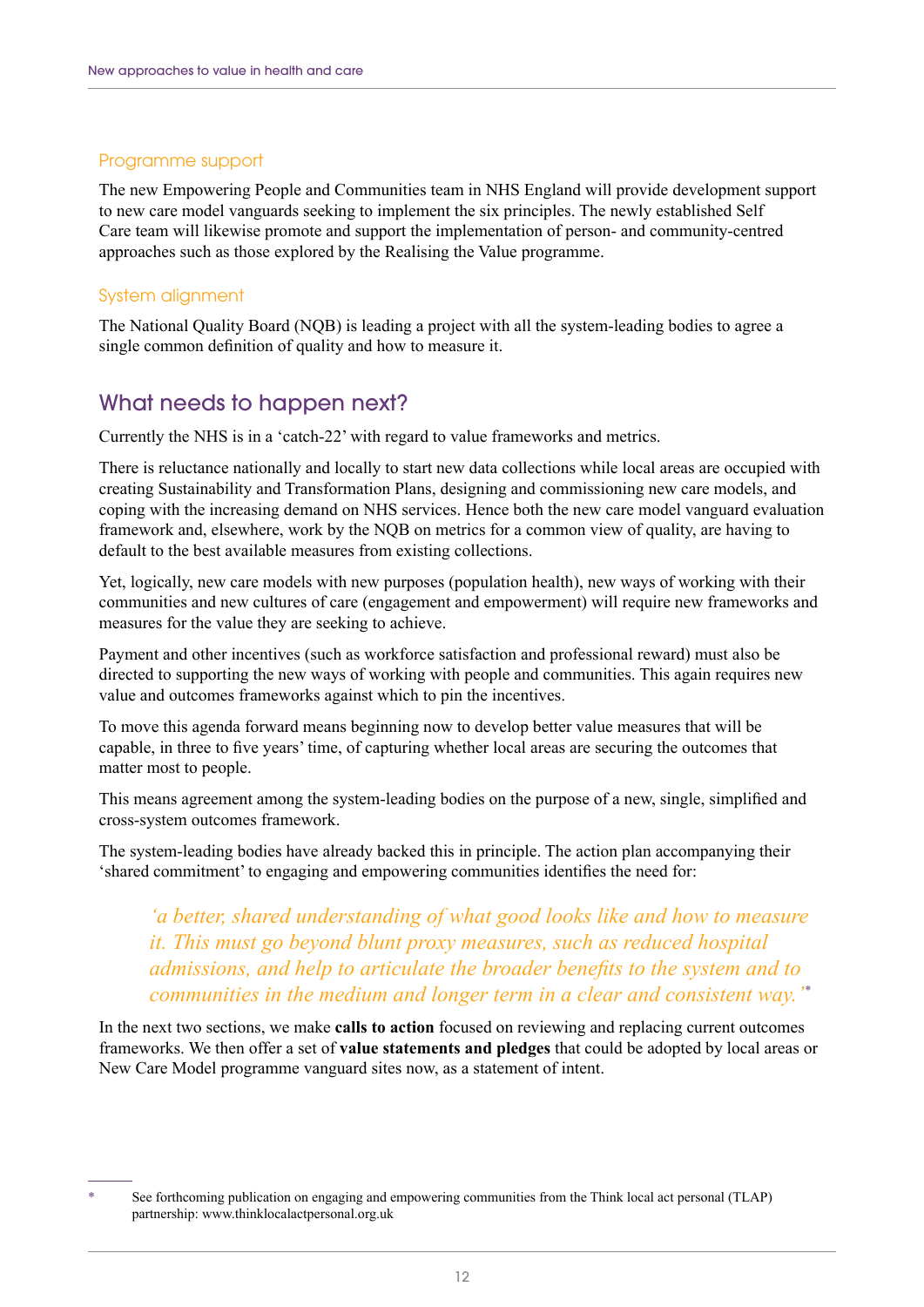## <span id="page-12-0"></span>5. Calls to action

- **Build a consensus on replacing the National Outcomes Frameworks.** Many organisations have recently called for a new, simplified outcomes framework, including the NHS Confederation, the Local Government Association, ADASS, the Academy of Medical Royal Colleges, and patient organisations.<sup>27</sup> We need consensus about the purpose and content of this new framework – and that needs to be equally led by those local front-line areas (including pioneers and vanguards) that are already trialling different value and outcomes frameworks. As an outcome, a single, simplified, cross-system outcomes framework needs to be created, emphasising the combined impacts of placebased, statutory services working with engaged populations.
- **Base core national measures on the health and wellbeing outcomes that are most important to people and communities.** These could include independence, empowerment, social connection, ability to have a family and community life, and health-related quality of life, together with feeling supported to achieve these, and equity. As part of the consensus building discusses above, both local areas and system-leading bodies should 'share and compare' their preferred broad outcome measures with a view to creating an agreed shortlist.
- **Develop a national programme to build commissioners' skills, knowledge and confidence to commission for comprehensive value (personal, social, community).** This would require a mixture of role- and skills-based awareness and training, and support packages. These could grow out of work that Health Education England and the Social Care Institute for Excellence (SCIE) are leading on the skills for the future workforce, as well as a revised version of the Right Care (Commissioning for Value) programme.
- **Use this programme to ensure widespread use of the Public Service (Social Value) Act in health commissioning.**[5](#page-19-5) Educate and skill up commissioners; support them with tools and guidance; and review and amend performance and accountability frameworks for clinical commissioning groups (CCGs).
- **Train NHS finance officers to work with these new concepts as well as value and outcomes frameworks.** Produce standard methodologies and model reporting templates capable of capturing what matters most to stakeholders across key domains of value. Ensure these are capable of capturing value in both quantitative and qualitative domains, and are reported in narrative as well as factual modes.
- **Produce a method for aggregating personalised and community-level outcomes into population-level data for commissioners and providers.** We emphasise the need for outcomes to be co-produced locally with individuals and communities. It may be feasible for these granular outcomes – for example, from personalised care planning – to be benchmarked against recognisable domains so as to be aggregated into data that commissioners can use. However, a common, recognised method will be required.
- **Research person-centred outcome measures.** It is highly desirable to develop a dedicated national research stream to consolidate research on person-centred outcome measures, and supply these into the initiatives outlined above.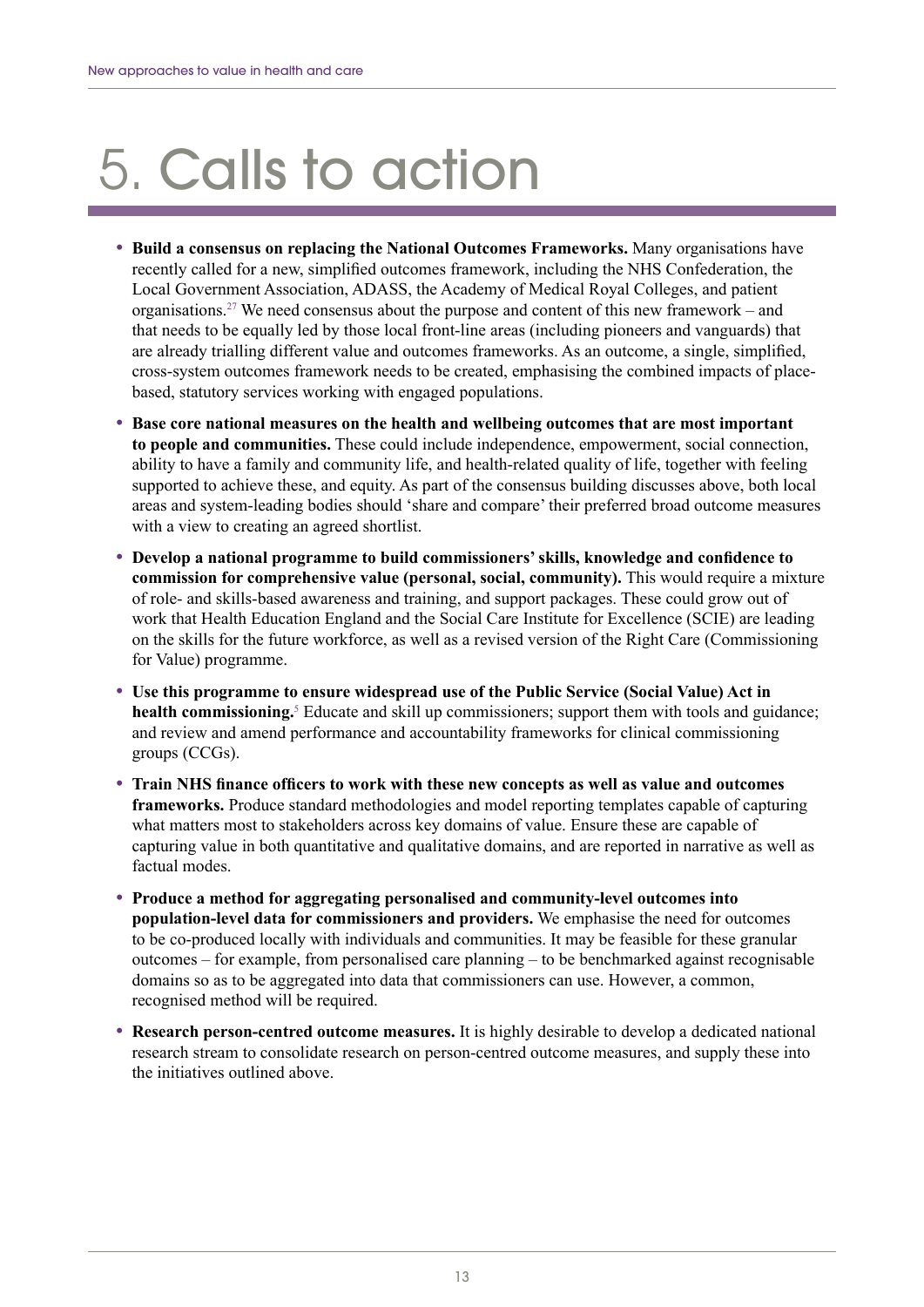## <span id="page-13-0"></span>6. Value statements for adoption

### Value statements: for adoption by local and national 'whole systems' approaches

These statements are intended to help health and care systems that are integrating and redesigning their care models to reconsider how they add value to people's lives. They also aim to mobilise the value that people and communities themselves can create for health and wellbeing.

**We value** the creation of health and wellbeing

**We value** people feeling supported, in control, socially connected and independent

**We value** the outcomes that are most important to people and their communities

**We value** people's contributions (their strengths, time, effort, and skills)

**We value** sustainable outcomes over time, achieved through working together, as services and in partnership with people

**We value** equity, and the gains to be made by targeting and tailoring our approaches to people with greater need for our partnership.

#### Value statements and the six principles

These value statements can be seen as supporting the commitment of new care model vanguards to the six principles for working with people and communities developed by the vanguard sites and the People and Communities Board, which require that:

- care and support is person-centred: personalised, coordinated, and empowering
- services are created in partnership with citizens and communities
- focus is on equality and narrowing inequalities
- carers are identified, supported and involved
- voluntary, community and social enterprise and housing sectors are involved as key partners and enablers
- volunteering and social action are recognised as key enablers.

The approaches these statements could trigger (see 'Pledges accompanying the value statements' on page 15) will help articulate the value of, for example, personalised care, support for carers, and working with volunteers and community groups as key enablers of health and wellbeing.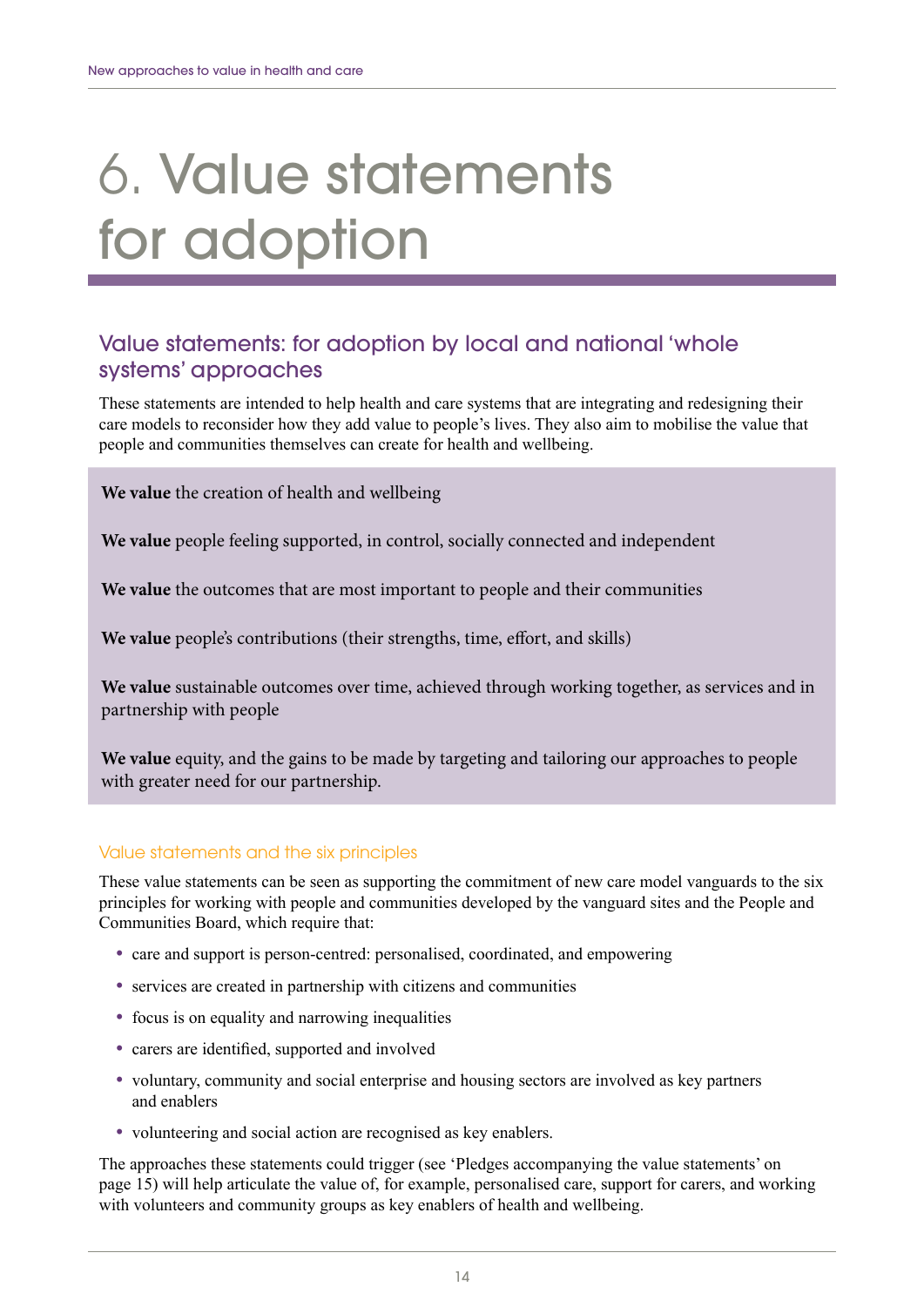## Pledges accompanying the value statements

#### **By adopting the value statements we will:**

- Work to understand **the outcomes that matter most** to people and their communities and develop systematic ways to work with them to help **identify their goals** for wellbeing, and the outcomes that are important to them.
- Review our value, outcomes and measurement frameworks to **align them together** and to prioritise the outcomes that matter for people and communities.
- Focus our common efforts less on single services and episodes of care, and more on the **overall impacts** of our work on the sustained wellbeing of people and communities.
- Ensure that the way we value outcomes addresses the **social gradient in health**, through consciously targeting person and community-centred approaches towards people who currently have greater needs, lower health literacy and least good access to health and care services.
- Work to demonstrate and measure the **wider community and social value** of our partnership working with individuals and communities.
- Develop our **workforce** as an asset to help in the design and delivery of person- and communitycentred approaches.
- Commissioners: use our **commissioning and market development functions** to ensure that the health and social care economy is able to respond to people's needs for person- and communitycentred approaches with an adequate supply of high quality support.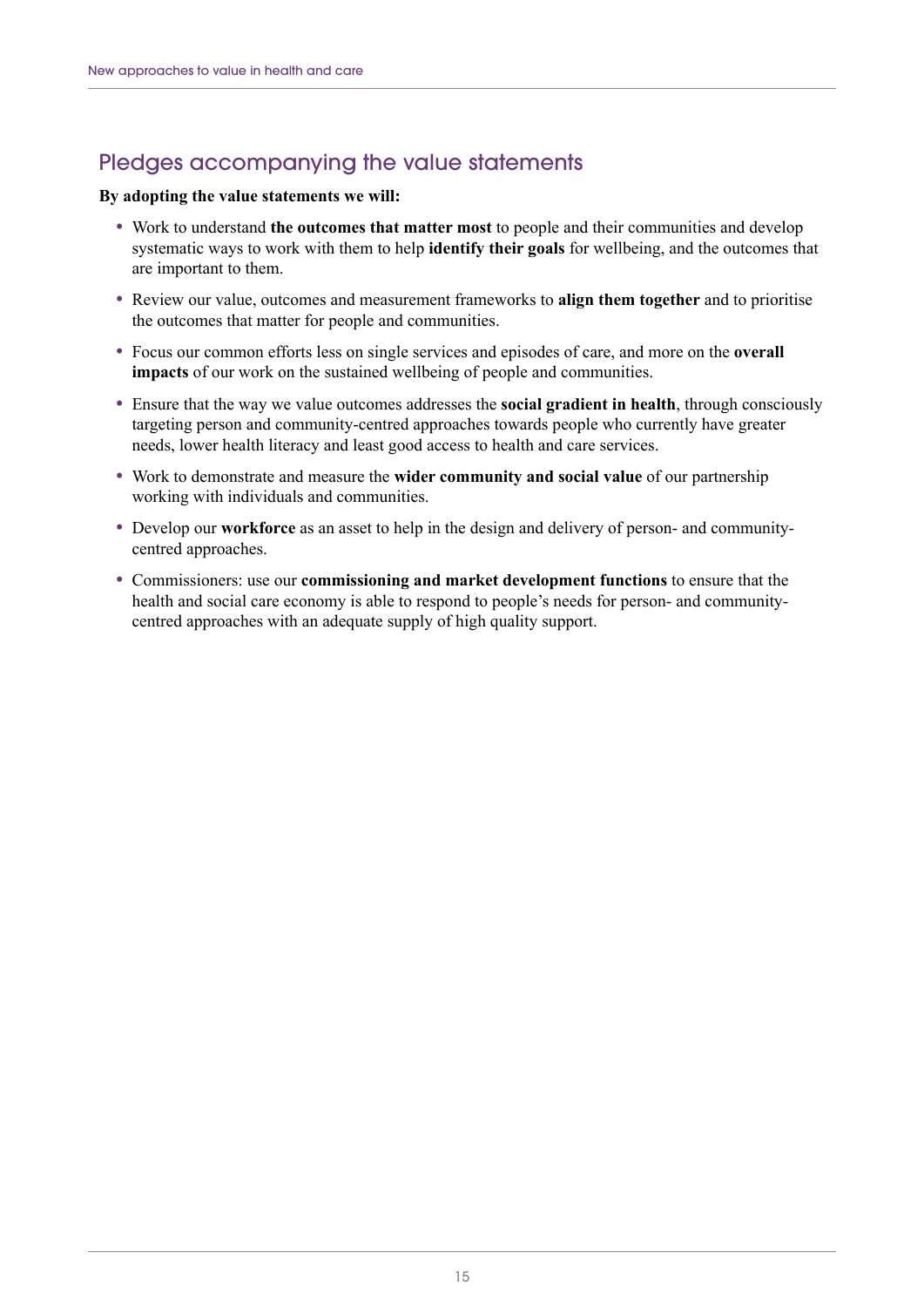## <span id="page-15-0"></span>Annex 1: Overview of values concepts and recent actions to help systems of value evolve

We published a discussion paper in September 2015 that reviewed various systems of value and their relevance to the *NHS Five Year Forward View*. You can find a summary of that discussion below.

### Current values concepts and alternatives

The dominant explanation of value creation comes from shareholder capitalism, where value is defined as 'outputs' minus the 'inputs' necessary to achieve them. This concept continues to influence public sector accounting. For the health system, the inputs are cash and system resources, and the outputs (or outcomes) are usually measured either by clinical intervention or at the level of the specific service.

Accounting based on this kind of system does not recognise the inputs made by people and communities (e.g. their time, effort, organisation or outlay of funds) or focus on the outcomes that are most important to them, which are usually expressed in terms of quality of life and wellbeing.

Various attempts have been made to critique and go beyond these systems. These are outlined in our discussion paper\* and so only brief summaries are offered here.

#### Applied critiques

**Triple bottom line accounting** developed from efforts to get corporations to become more responsible and sustainable. It covers the three domains of economic, environmental and social outcomes. **Integrated reporting** is similar in proposing that the value an enterprise creates is not just for shareholders but for 'stakeholders, society and the environment'.

In health care a 'triple bottom line' has developed that tries to mix outcome indicators for care effectiveness, safety and patient experience (reflecting the Darzi definition of 'quality' that was enshrined in the 2012 Health and Social Care Act). Its limitations include the tendency for cost-effectiveness to continue to be the dominant metric, while patient experience has less force/power; and the fact that the outcomes that matter most to people are not necessarily the experience of care but the impact on their own lives away from the care system.

**Social auditing** is another attempt to take social value and build it into the fabric of formal accounting for results. Its advocates note that it 'allows the robustness of wellbeing reporting to be independently verified.'

**Shared value** is an attempt by Michael E Porter of Harvard University to think about 'creating economic value in a way that also creates value for society by addressing its needs and challenges'. Porter's critique of value in health care suggests emphasising outcomes for the patient (not measuring activity or process) and accounting for this at the level of bundled or integrated services, not at the individual service unit level.

<sup>\*</sup> For a fuller exploration of this discussion, see *How should we think about value in health and care?*. Available from [www.](www.nesta.org.uk/publications/how) [nesta.org.uk/publications/how](www.nesta.org.uk/publications/how)-should-we-think-about-value-health-and-care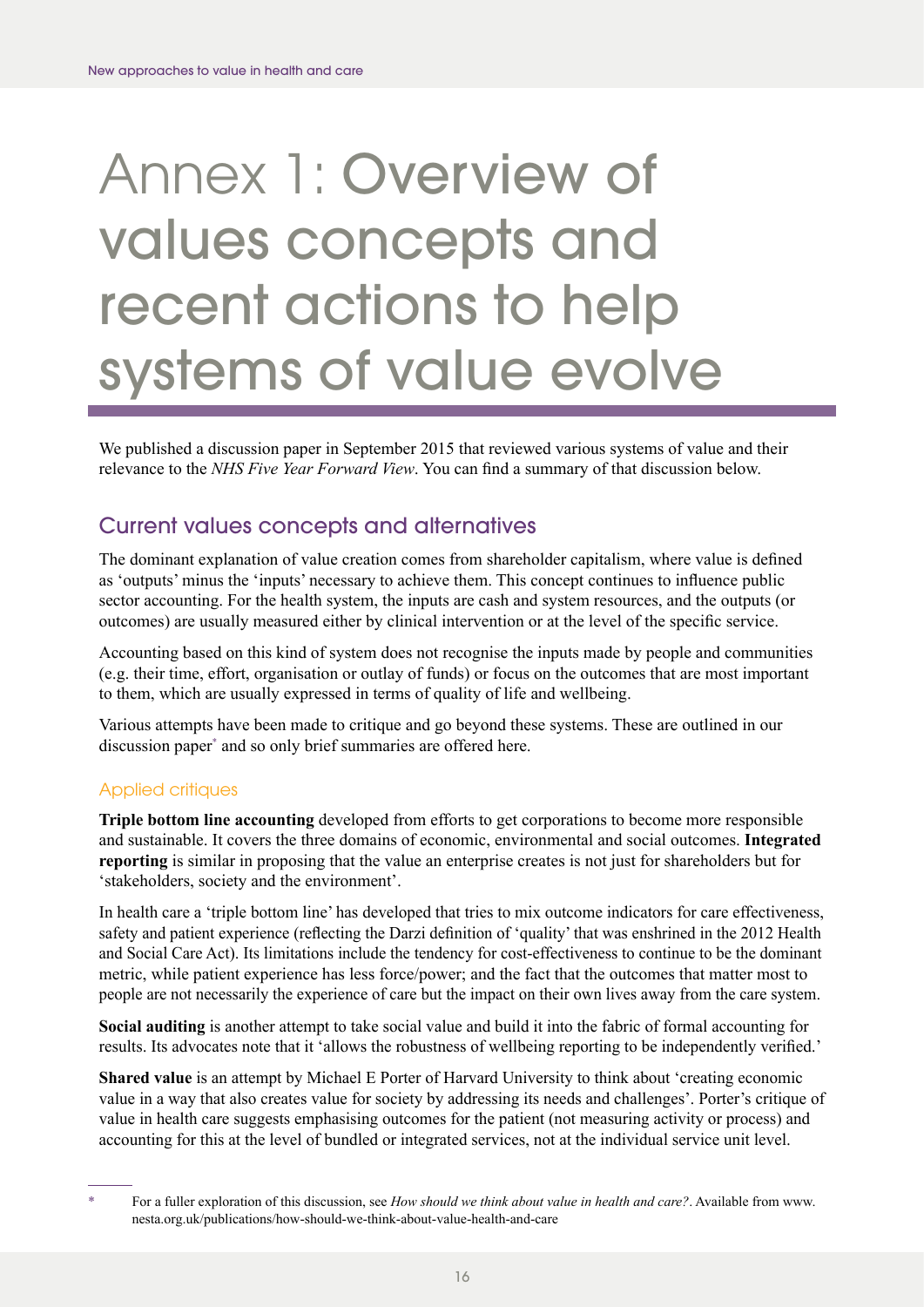However, Porter remains service-centred, defining value as 'health outcomes achieved per dollar spent'. He also continues to assume that, albeit at a bundled level, there is still a defined 'cycle of care' with a beginning and end, rather than a continuous effort to engage with populations.

**Public value** is a stream of thinking about the best ways for public service managers to use public funds. Although still service-centric, it moves towards co-production by recognising that managers' actions must have 'legitimacy', derived both from the permission given by elected politicians and from 'responsiveness' – that is, working continuously to engage the public so as to be sure that public services value and produce what the public most values.

Public value also emphasises that service-level 'outcomes' are not adequate metrics on their own. Public services should be concerned with **impacts** *–* that is, the cumulative effect of various outcomes taken together, as experienced by the population reached. In health and care, this might be the cumulative impact on wellbeing, for instance.

Public value has been adopted and applied to its operations by the BBC for the Charter period 1996– 2016, but has not widely been applied to health. The public value assertion that quantitative reporting alone cannot do justice to a wide range of impacts, and therefore that the value judgement of professional managers is also crucial, has been widely critiqued for being open to managerial manipulation.

#### Personalised but benchmarked indicators

In responding to our discussion paper, organisations with experience of developing indicators for personalised care and support in housing (HACT), health (the ELC Programme) and other community programmes (the Social Auditing Network) insisted that it is possible both to co-produce tailored outcomes with people and communities **and** to benchmark these against evidence-based domains, making them comparable rather than subjective.

### Recent actions by government and the NHS

The 2010–15 coalition government recognised the need to move away from measuring activity/process in the NHS and to emphasise outcomes. The following initiatives, either from government or the NHS itself, have sought to help systems of value evolve further.

**National Outcomes Frameworks:** These offer an interlacing system for tying commissioning impact back to outcomes for the NHS, public health and social care. They were intended to set the principal accountability framework for local action. In health care there is a complex mix of clinical and service outcomes with those that reflect quality of life (for carers and people with long-term conditions). The complexity and multiplicity of metrics, the difficulties of attribution, and the tendency of the NHS to respond to other measures of success, have all undermined the utility of these frameworks.

**Measuring wellbeing:** Under the coalition government the ONS established a comprehensive approach to measuring wellbeing based on population data and surveys. It is intended to help drive all areas of policy to ensure that economic success actually helps people feel better off (rather than being crudely measured by GDP). It includes personal wellbeing and health metrics but has yet to have significant effect as a measure of local health areas' success.

**Social value:** The Public Services (Social Value) Act 2012 requires all public service commissioners, when purchasing services, to consider the social, economic and environmental impacts of their decisions. It aims to help smaller local enterprises, including voluntary and community sector organisations, to compete for commissions. It has been used by some social care directorates to stimulate a market in personalised care. It is little known, and little used, in health care.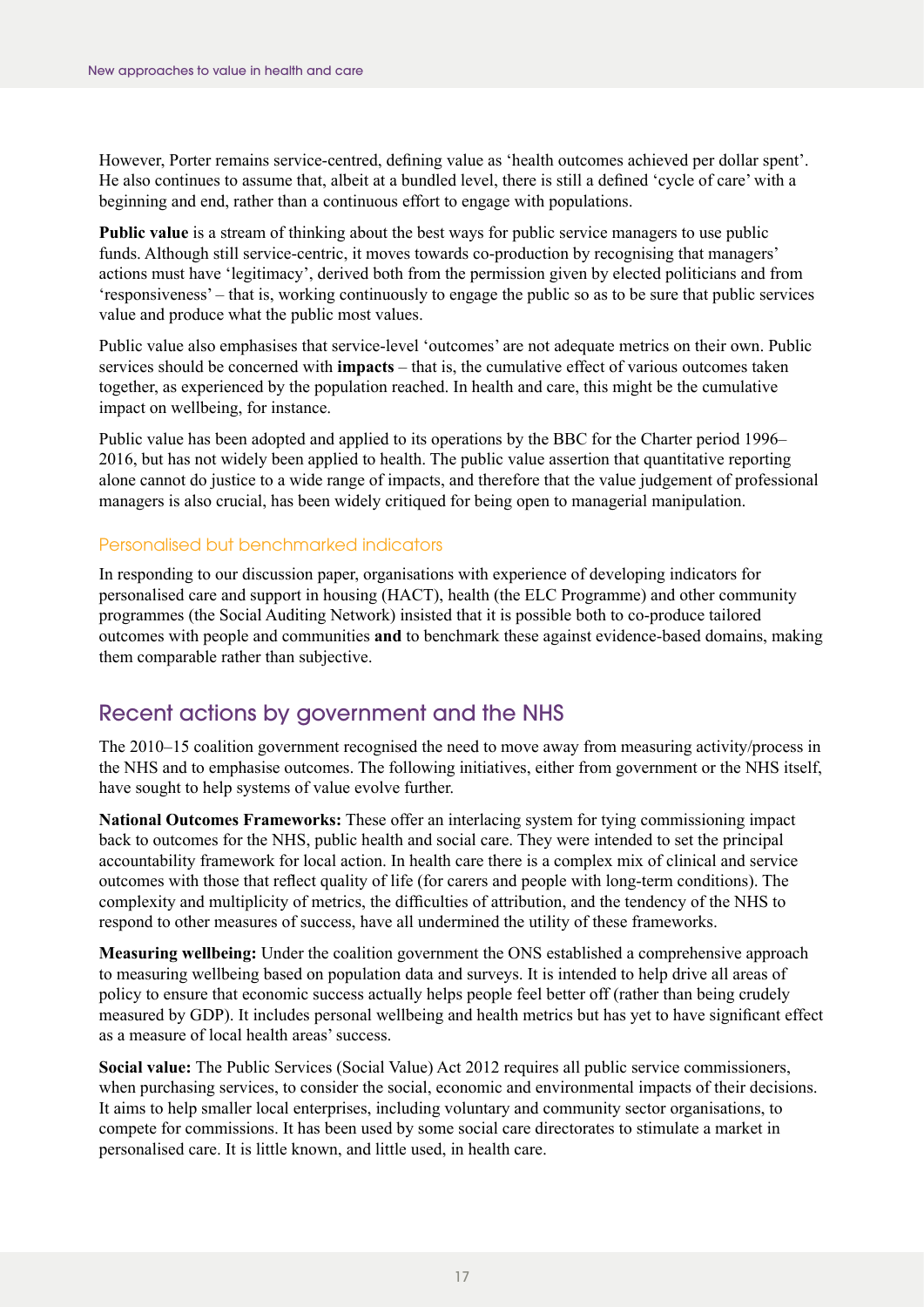**Social return on investment (SROI):** This has also been strongly supported by government as a method of capturing the value of non-financial outcomes. It emphasises co-production with all stakeholders from start to finish of a given programme, so as to deliver the outcomes important to people and communities. Some SROI networks and organisations have developed sophisticated indicator frameworks. But SROI has not been widely adopted in formal statutory sector measurement and is usually applied to one-off projects or programmes.

**Modified Quality and Outcomes Framework (QOF):** There is recognition that the QOF for primary care rewards highly specific, often activity-based achievements. As a result, there is some momentum towards removing part or all of the system in favour of rewarding GPs for taking population health responsibilities.

**The Right Care Programme:** This NHS England programme is intended to be the key vehicle to deliver the efficiencies the NHS needs by 2021, mainly through its 'Commissioning for Value' advisory packs for CCGs. These aim to reduce variation in spend, particularly on 13 common patient conditions. The programme includes discussion of 'what patients value'. It uses quality of life indicators, and recognises the need to change care models for 'complex' patients with several long-term conditions. However, the latter are seen as only around 2% of the patient population, and the overwhelming focus is on value for money along single disease pathways. The programme is NHS focused and does not take account of the movement towards integrated care in all areas.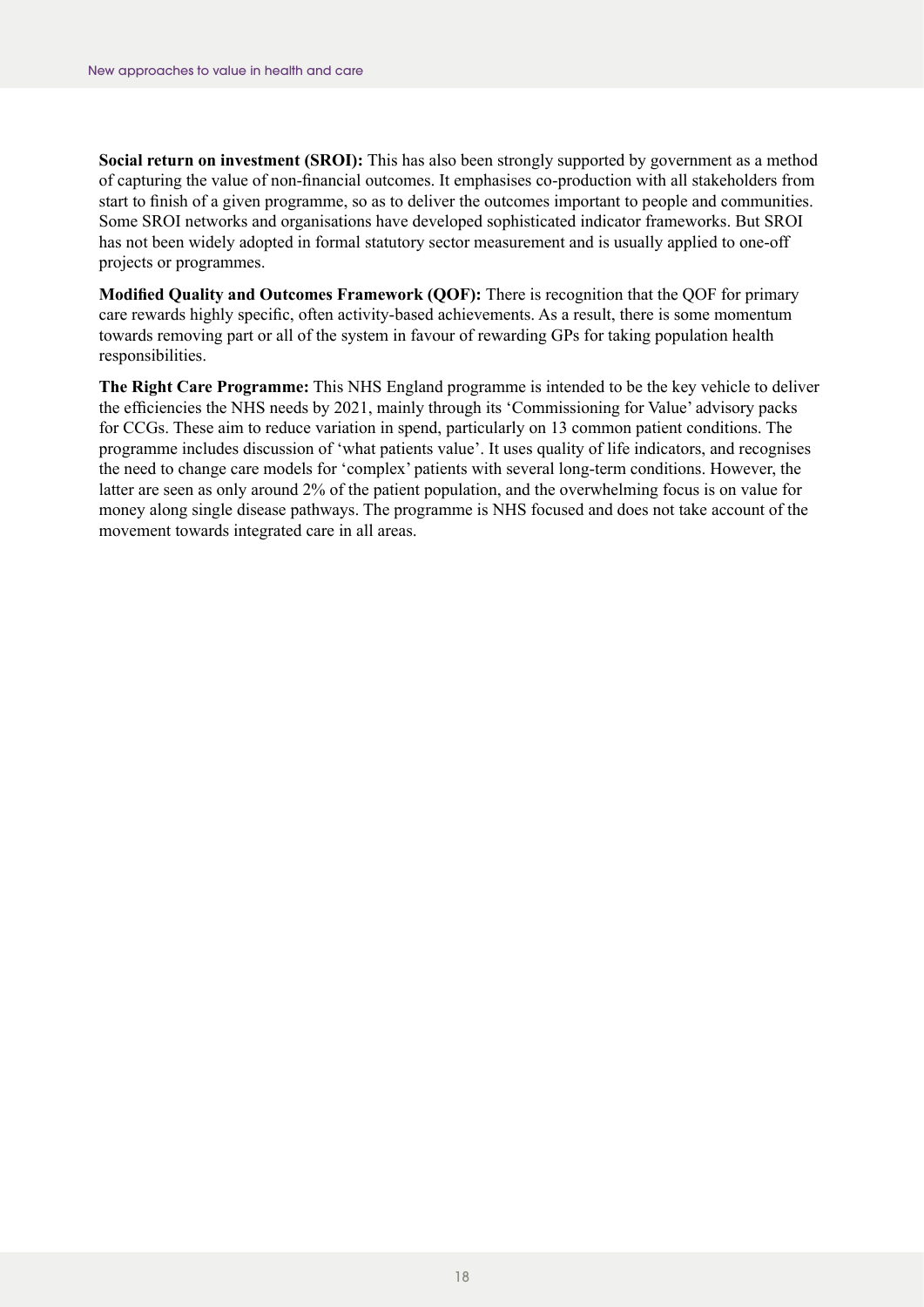

## <span id="page-18-0"></span>Realising the Value programme resources



#### **Realising the value: Ten key actions to put people and communities at the heart of health and wellbeing**

Key learning and recommendations from the Realising the Value programme, based on what we think it means to realise fully the value of people and communities at the heart of health and wellbeing.



#### **At the heart of health: Realising the value of people and communities**

This report explores the value of people and communities at the heart of health, in support of the NHS Five Year Forward View vision to develop a new relationship with people and communities.



#### **Making the change: Behavioural factors in personand community-centred approaches for health and wellbeing**

Drawing on robust studies of what influences behaviour, this report sets out a number of factors that can lead to greater involvement in self-care.



#### **Spreading change: A guide to enabling the spread of person- and community-centred approaches for health and wellbeing**

Guide to how behavioural science can help spread the take-up of person- and community-centred approaches to health and wellbeing.



#### **Making it happen: Practical learning and tips from the five Realising the Value local partner sites**

Catalogue of practical learning and examples of good practice from the five Realising the Value local partner sites.



#### **Supporting self-management: A guide to enabling behaviour change for health and wellbeing using person- and community-centred approaches**

Guide to how the science of behaviour can help people to self-manage their health and wellbeing.



#### **New approaches to value in health and care**

Calls for action to ensure that the approach to understanding, capturing, measuring and assessing value in health and care takes full account of value as it is experienced and created by the people and communities with whom formal systems seek to work.



#### **What the system can do: The role of national bodies in realising the value of people and communities in health and care**

How national bodies can best remove barriers to progressing person- and community-centred approaches for health and wellbeing.



#### **Impact and assessment: Economic modelling tool for commissioners**

Economic model, in the form of an excel spreadsheet, a user guide and a report, to help commissioners evaluate the potential impact of investing in person- and community-centred approaches for health and wellbeing in their local area.

Available from: [www.realisingthevalue.org.uk;](www.realisingthevalue.org.uk) [www.health.org.uk/realising-](www.health.org.uk/realising)the-value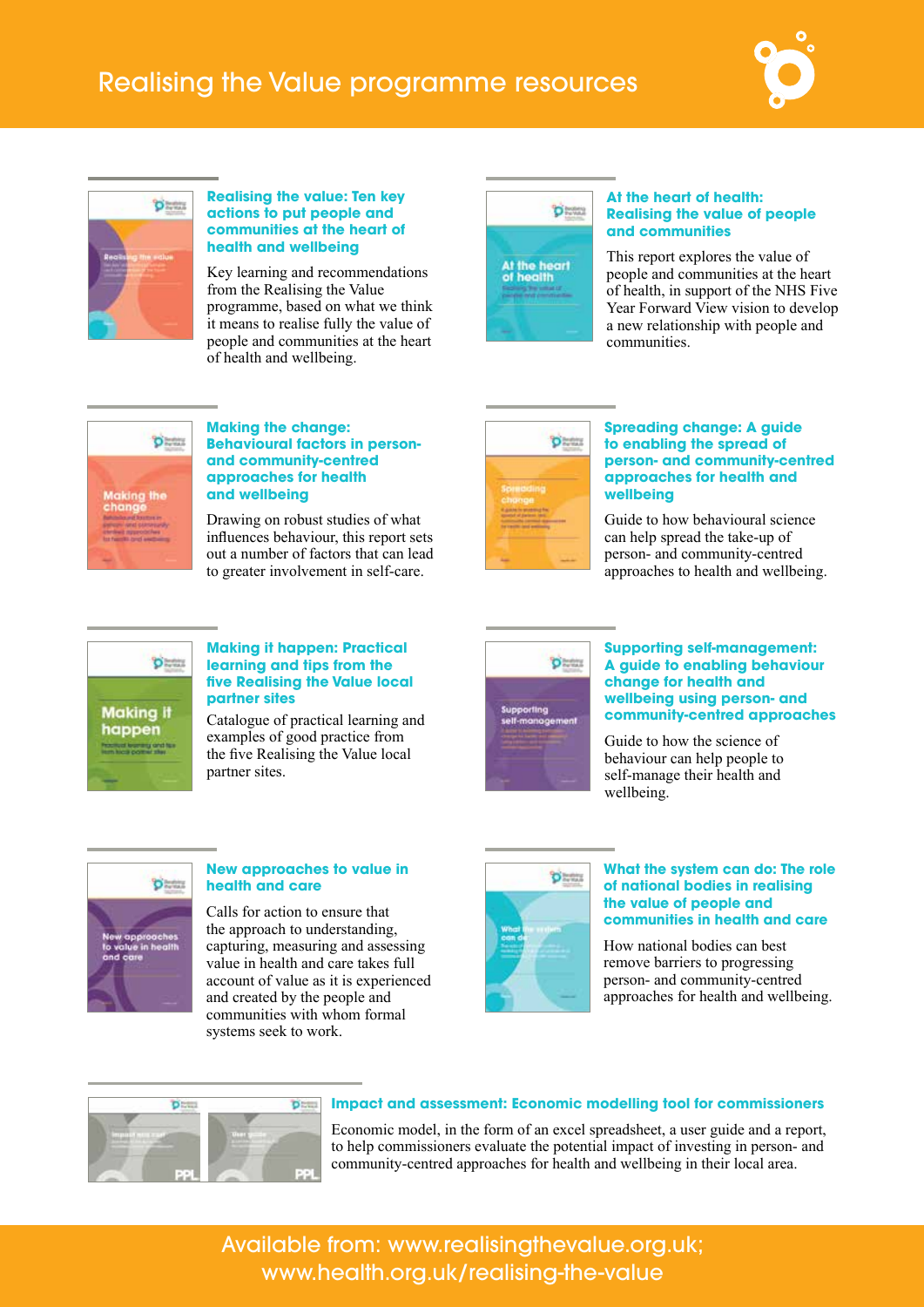## <span id="page-19-0"></span>References

- <span id="page-19-1"></span>1. Wanless D. *Securing our Future Health: Taking a Long-Term View – The Wanless Review*. London: HM Treasury; 2002.
- <span id="page-19-2"></span>2. Yeandle, S, Buckner L. *Valuing Carers 2015: The rising value of carers' support. Carers UK; 2015*. Available from: [www.carersuk.org/](www.carersuk.org/for-professionals/policy/policy-library/valuing) [for-professionals/policy/policy-library/valuing-](www.carersuk.org/for-professionals/policy/policy-library/valuing)carers-2015.
- <span id="page-19-3"></span>3. Cabinet Office. *Community Life Survey*. As quoted in National Council for Voluntary Organisations (NCVO). *UK Civil Society Almanac 2016*. NCVO; 2016. Available from: <https://data.ncvo.org.uk/a/almanac16/volunteer>-overview.
- <span id="page-19-4"></span>4. Foster, R. *Household Satellite Accounts: Valuing Voluntary Activity in the UK*. London: Office for National Statistics; 2013.
- <span id="page-19-5"></span>5. Public Services (Social Value) Act 2012, c.3. London: The Stationery Office; 2012.
- <span id="page-19-6"></span>6. NHS England. *NHS Five Year Forward View*. London: NHS England; 2014. Available from: [www.england.nhs.uk/wp-content/](http://www.england.nhs.uk/wp-content/uploads/2014/10/5yfv-web.pdf) [uploads/2014/10/5yfv-web.pdf.](http://www.england.nhs.uk/wp-content/uploads/2014/10/5yfv-web.pdf)
- <span id="page-19-7"></span>7. NHS England. *The multispecialty community provider (MCP) emerging care model and contract framework*. London: NHS England, 2016. Available from: [www.england.nhs.uk/wp-content/uploads/2016/07/mcp-care-model-frmwrk.pdf.](www.england.nhs.uk/wp-content/uploads/2016/07/mcp-care-model-frmwrk.pdf)
- <span id="page-19-8"></span>8. Realpe A, Wallace, L. *What is co-production?* London: The Health Foundation; 2010. Available from: [http://personcentredcare.health.](http://personcentredcare.health.org.uk/sites/default/files/resources/what_is_co-production.pdf) [org.uk/sites/default/files/resources/what\\_is\\_co-production.pdf](http://personcentredcare.health.org.uk/sites/default/files/resources/what_is_co-production.pdf).
- <span id="page-19-9"></span>9. Boyle D, Harris M. *The challenge of co-production: How equal partnerships between professionals and the public are crucial to improving public services*. London: Nesta; 2009. Available from: [www.nesta.org.uk/publications/challenge-](www.nesta.org.uk/publications/challenge)co-production.
- <span id="page-19-10"></span>10. Social Care Institute for Excellence (SCIE). *Co-production in social care: What is it and how to do it*. SCIE; 2015. Available from: <www.scie.org.uk/publications/guides/guide>51.
- <span id="page-19-11"></span>11. Department of Health (DH). *The Adult Social Care Outcomes Framework 2015/16*. London: DH; 2014. Available from: [www.gov.uk/](www.gov.uk/government/publications/adult) [government/publications/adult-](www.gov.uk/government/publications/adult)social-care-outcomes-framework-ascof-2015-to-2016.
- <span id="page-19-12"></span>12. Wood S, Finnis A, Khan, H, Ejbye, J. *At the heart of health: Realising the value of people and communities*. London: Nesta; 2016. Available from: [www.nesta.org.uk/publications/heart-health-realising-value-people-and-communities](http://www.nesta.org.uk/publications/heart-health-realising-value-people-and-communities).
- <span id="page-19-13"></span>13. South J. *A guide to community-centred approaches for health and wellbeing*. London: Public Health England; 2015. Available from: [www.gov.uk/government/publications/health-](www.gov.uk/government/publications/health)and-wellbeing-a-guide-to-community-centred-approaches.
- <span id="page-19-14"></span>14. PPL. *Impact and cost: Economic modelling tool for commissioners*. London: Nesta; 2016. Available from: [www.nesta.org.uk/](http://www.nesta.org.uk/publications/impact-and-cost-economic-modelling-tool-commissioners) [publications/impact-and-cost-economic-modelling-tool-commissioners.](http://www.nesta.org.uk/publications/impact-and-cost-economic-modelling-tool-commissioners)
- <span id="page-19-15"></span>15. Burd H, Hallsworth M. *Spreading change: A guide to enabling the spread of person- and community-centred approaches for health and wellbeing*. London: Nesta; 2016. Available from: [www.nesta.org.uk/publications/spreading-change-guide-enabling-spread-person-and](http://www.nesta.org.uk/publications/spreading-change-guide-enabling-spread-person-and-community-centred-approaches-health-and-wellbeing)[community-centred-approaches-health-and-wellbeing.](http://www.nesta.org.uk/publications/spreading-change-guide-enabling-spread-person-and-community-centred-approaches-health-and-wellbeing)
- <span id="page-19-16"></span>16. National Voices. *How should we think about value in health and care?* London: Nesta; 2016. Available from: [www.nesta.org.uk/](http://www.nesta.org.uk/publications/how-should-we-think-about-value-health-and-care) [publications/how-should-we-think-about-value-health-and-care](http://www.nesta.org.uk/publications/how-should-we-think-about-value-health-and-care).
- <span id="page-19-17"></span>17. Redding D. *Realising the Value: update on value discussions*. February 2016. Available from: [www.nesta.org.uk/blog/realising-](www.nesta.org.uk/blog/realising)valueupdate-value-discussions.
- 18. Wanless D. *Securing our Future Health: Taking a Long-Term View The Wanless Review*. London: HM Treasury; 2002.
- <span id="page-19-18"></span>19. 3% of the 163,000 voluntary sector organisations have annual income of £100,000 or less: National Council for Voluntary Organisations (NCVO). UK Civil Society Almanac 2016. NCVO; 2016. Available from: <https://data.ncvo.org.uk/a/almanac16/volunteer>-overview.
- <span id="page-19-19"></span>20. National Institute for Clinical Excellence (NICE). *NICE guidelines 44 [NG44]*. Nice; 2016. Available from: [www.nice.org.uk/guidance/](www.nice.org.uk/guidance/ng) [ng](www.nice.org.uk/guidance/ng)44.
- <span id="page-19-20"></span>21. Health and Social Care Act 2012, c.7. London: The Stationery Office; 2012.
- <span id="page-19-21"></span>22. Redding D, Gentry T, Shand J, Stuart L. *I'm still me: A narrative for co-ordinated support for older people*. National Voices; 2014. Available from: [www.nationalvoices.org.uk/sites/default/files/public/publications/im\\_still\\_me.pdf](www.nationalvoices.org.uk/sites/default/files/public/publications/im_still_me.pdf).
- <span id="page-19-22"></span>23. Measuring National Wellbeing programme of the Office for National Statistics. Available from: [www.ons.gov.uk/](www.ons.gov.uk/peoplepopulationandcommunity/wellbeing) [peoplepopulationandcommunity/wellbeing](www.ons.gov.uk/peoplepopulationandcommunity/wellbeing).
- <span id="page-19-23"></span>24. *Integrated Care and Support: Our Shared Commitment*. National Collaboration for Integrated Care and Support; 2013. Available from: [www.gov.uk/government/uploads/system/uploads/attachment\\_data/file/287815/DEFINITIVE\\_FINAL\\_VERSION\\_Integrated\\_Care\\_](www.gov.uk/government/uploads/system/uploads/attachment_data/file/287815/DEFINITIVE_FINAL_VERSION_Integrated_Care_and_Support_-_Our_Shared_Commitment_2013-05-13.pdf) and Support - Our Shared Commitment 2013-05-13.pdf.
- <span id="page-19-24"></span>25. NHS England. *News: 37 areas to lead rollout of tool to deliver person-centred care*. NHS England, 11 July 2016. <www.england.nhs.uk/2016/07/person>-centred-care/
- <span id="page-19-25"></span>26. People and Communities Board. *Six principles for engaging people and communities: Putting them into practice*. People and Communities Board; 2016. Available from: [www.nationalvoices.org.uk/sites/default/files/public/publications/six\\_principles\\_-\\_putting\\_](www.nationalvoices.org.uk/sites/default/files/public/publications/six_principles_-_putting_into_practice_-_web_hi_res.pdf) [into\\_practice\\_-\\_web\\_hi\\_res.pdf](www.nationalvoices.org.uk/sites/default/files/public/publications/six_principles_-_putting_into_practice_-_web_hi_res.pdf).
- <span id="page-19-26"></span>27. NHS Confederation. *The 2015 Challenge: Our prescription for the election*. London: NHS Confederation; 2015. Available from: [www.](www.nhsconfed.org/-/media/Confederation/Files/Publications/Documents/2015_Challenge_prescription_for_election.pdf) [nhsconfed.org/-/media/Confederation/Files/Publications/Documents/2015\\_Challenge\\_prescription\\_for\\_election.pdf](www.nhsconfed.org/-/media/Confederation/Files/Publications/Documents/2015_Challenge_prescription_for_election.pdf).